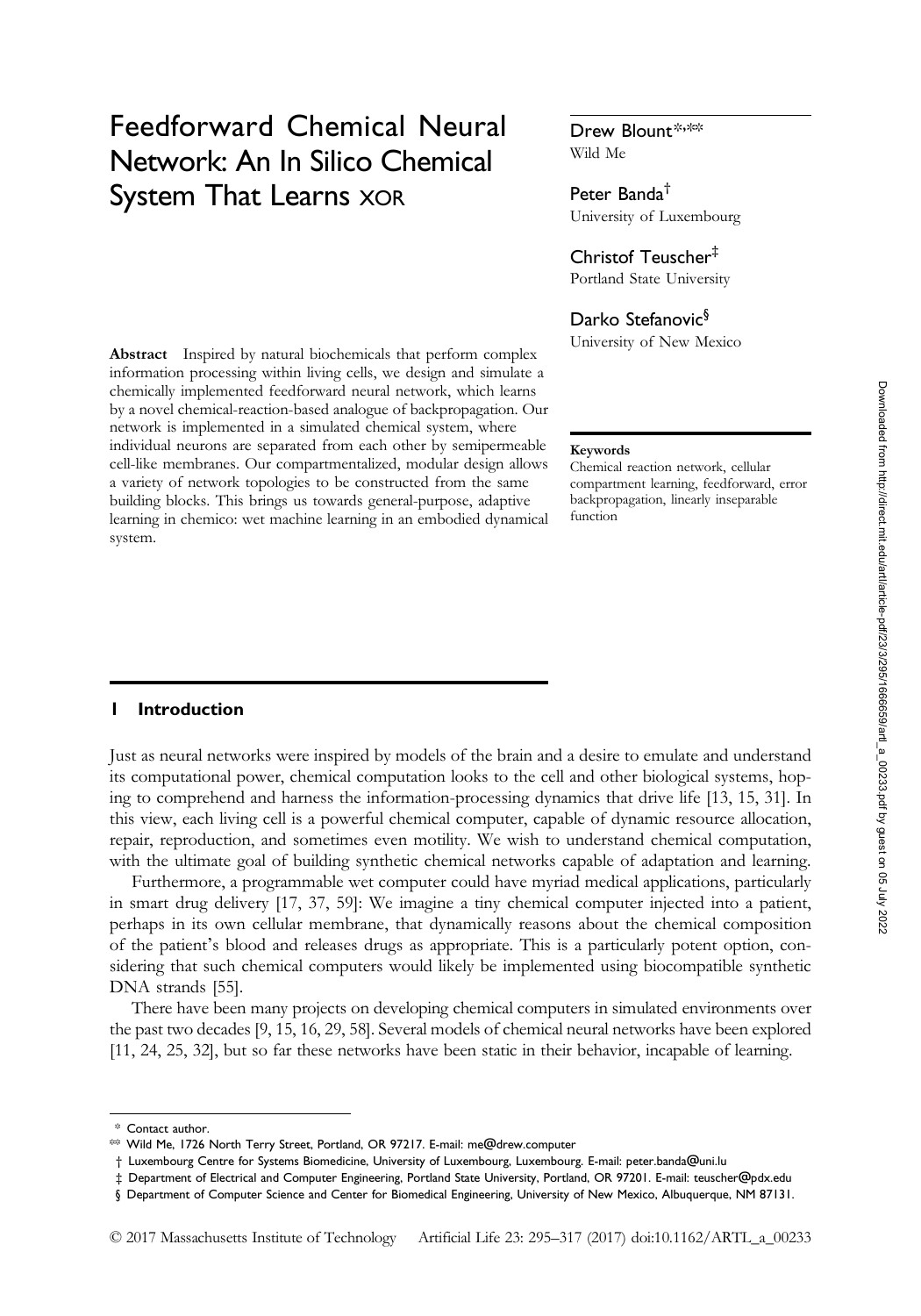In our previous work we proposed several binary and analogue chemical perceptrons [4, 6, 7]. These were the first simulated chemical systems capable of fully autonomous learning. We used chemical reaction networks (CRNs), which are unstructured macroscopic chemistries, where interactions between symbolic species follow realistic reaction-kinetic laws. In these CRNs, single perceptrons were able to learn two-input linearly separable functions, and we also tackled time series learning and prediction by introducing chemical delay lines, which store the past inputs (concentrations) and feed them to underlying perceptrons [3, 46].

Having developed a family of individual chemical perceptrons, we wish to design a method for connecting these in a more computationally powerful network. The network should be modular, such that networks with different topologies are constructed from different combinations of the same parts. As neural networks have been shown to be powerful machine learners, we hope that a network of single chemical perceptrons could be a step towards the first general-use reprogrammable chemical computer.

We achieve this goal with the *feedforward chemical neural network* (FCNN), a network of cell-like compartments, each containing a chemical neuron as a module. Communication between nodes in the network is achieved by permeation through the walls of these compartments, facilitating the network's feedforward and backpropagation mechanisms.

Like standard single-layer perceptrons, each of our individual chemical perceptrons can learn the linearly separable binary two-input logic functions, such as AND and OR, but they are incapable of learning the linearly inseparable functions XOR and XNOR [45]. Here, we demonstrate that the FCNN learns each of these functions. To our knowledge, it is the first chemical system able to learn a linearly inseparable function.

The FCNN has the simplest feedforward neural network topology: one hidden layer with two hidden neurons, the same as the first classical neural network to learn XOR via backpropagation [53]. For more complex learning problems, we show how the FCNN's modular design can be applied to topologies with more, or larger, hidden layers. Using an FCNN is as simple as injecting a few species into its outermost chemical container and measuring the concentration of an output species. By modulating the concentrations of injected species, different inputs can be provided, the network can be trained to new tasks, and its learning rate can be annealed.

Built on a realistic model of chemical dynamics, the FCNN is a step towards reusable, reprogrammable chemical computers and a possible union of biochemistry and computer science. The project is also driven by a desire to better understand, through emulation and analogy, the information processing that occurs naturally in living systems. In this sense, the FCNN is an exploration of how relatively simple chemical reaction networks can embody computation, self-modification, and learning.

# 1.1 Related Work

Several projects have already implemented static, non-adapting neural networks in simulated chemical systems, especially using DNA-based models [10, 11, 25, 26, 32, 44, 51]. Hjelmfelt et al. [26] and Otakamo et al. [47], for example, both use schemes where connection weights are encoded in the concentrations of catalysts, which in turn speed up or slow down the relative consumption of the input chemical in parallel reactions. Most previous work encodes binary values by considering whether chemicals are present in the system above a certain threshold. We have taken the same approach here.

While Hjelmfelt et al. [26] and others have made important progress in implementing various components of the familiar feedforward neural network, such as a chemical activation function with sigmoidal properties, all of the above-mentioned projects focus only on the forward propagation of information, and not the backward propagation of the error. In each case, learning either is not considered, or is performed by an external, non-chemical system that computes the weights for a formal neural network before converting them to molecular concentrations to serve as parameters for the chemical implementation [32, 51]. For a system to be truly useful, the real challenge is to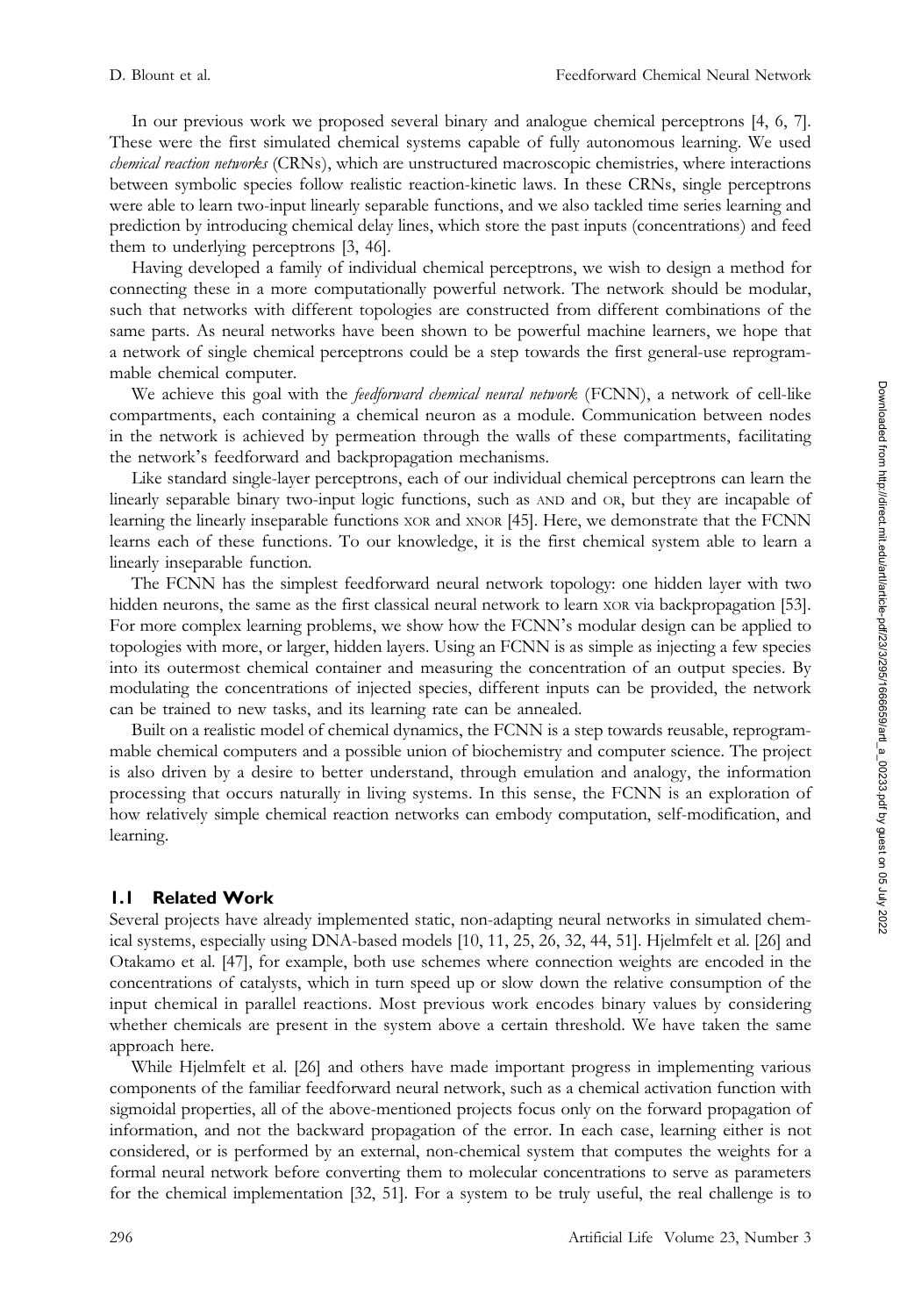implement chemical adaptation, where a reinforcement signal triggers reactions that then modify the system's own behavior.

Several groups have designed chemical systems based on learning models other than neural networks, such as decision trees [48] and least-squares regression (LSR) [34]. McGregor et al. [42] demonstrated how in silico evolution can be used used to develop artificial chemistries capable of learning some particular fixed function. Lakin et al.'s scheme for rudimentary learning in an enzymatic chemistry [34] is equivalent to non-negative least-squares regression and achieves learning within a chemical system (and similarly for our more recent learning scheme based on buffered DNA strand displacement chemistry [35, 36]). Our FCNN differs from these architectures in two important ways. First, it enjoys the conceptual advantages of the neural network model itself, which is perhaps the most widely used and well-researched machine learning paradigm, and therefore represents a good model to use as the backbone of a general-purpose adaptable computer. Second, the FCNN is built from modular and composable components, so that it or something similar could be the scalable basis of future networks that are much larger and capable of more complex computation, whereas previous chemical computers have generally been limited-purpose and not scalable.

Chiang et al. [12] proposed a construction method for chemical reaction networks to represent reconfigurable logic functions. As opposed to our work, the reconfiguration is performed manually by changing the concentrations of certain control species. Wu et al. [60] surveyed a wide range of DNA-based logic gates and their applications in biotechnology and biomedicine. Fernando et al. [21] proposed a system based on gene regulatory networks embedded in *Escherichia coli* and demonstrated that even single-celled organisms could carry out associative learning.

# 2 Chemical Formalism

#### 2.1 The Chemical Reaction Network

Our simulated chemical system consists of chemical species and reactions between them, along with rate coefficients governing the speed of those reactions. In this model, also known as a *chemical* reaction network (CRN) [18, 26], there is no notion of space, as each species is considered only in terms of its concentration in a uniformly mixed chemical bath where pressure, volume, and temperature are constant. The chemical species are completely abstract, without any defined molecular structure or atomic components. Their behavior is fully described by the reaction network, whose dynamics are deterministic, given the species' concentrations and the reaction coefficients.

Our CRN uses both catalytic and non-catalytic reactions, and has no notion of reaction reversibility, that is, reactions go one way. Non-catalytic reactions follow the mass action law, which states that the rate of a chemical reaction is the product of the concentrations of the reactants and a positive reaction rate k. For the elementary reaction  $S_1 + S_2 \rightarrow P$ , where substrates  $S_1$  and  $S_2$  combine to form product P without any intermediate reactions, the reaction rate  $d[P]/dt$  is

$$
\frac{d[P]}{dt} = -\frac{d[S_1]}{dt} = -\frac{d[S_2]}{dt} = k[S_1][S_2].
$$
\n(1)

Square brackets around a species symbol denote the concentration of that species in the system.

In catalytic reactions, the catalyst, a chemical species, drives the reaction without being consumed by it. If substrate S turns into product P in the presence of catalyst E, denoted  $S \to P$ , then so-called Michaelis-Menten kinetics [14, 43] approximates the reaction rate,

$$
\frac{d[P]}{dt} = \frac{k_{\text{cat}}[E][S]}{K_m + [S]},\tag{2}
$$

where  $k_{\text{cat}}$ ,  $K_m \in \mathbb{R}^+$  are rate constants.

Artificial Life Volume 23, Number 3 297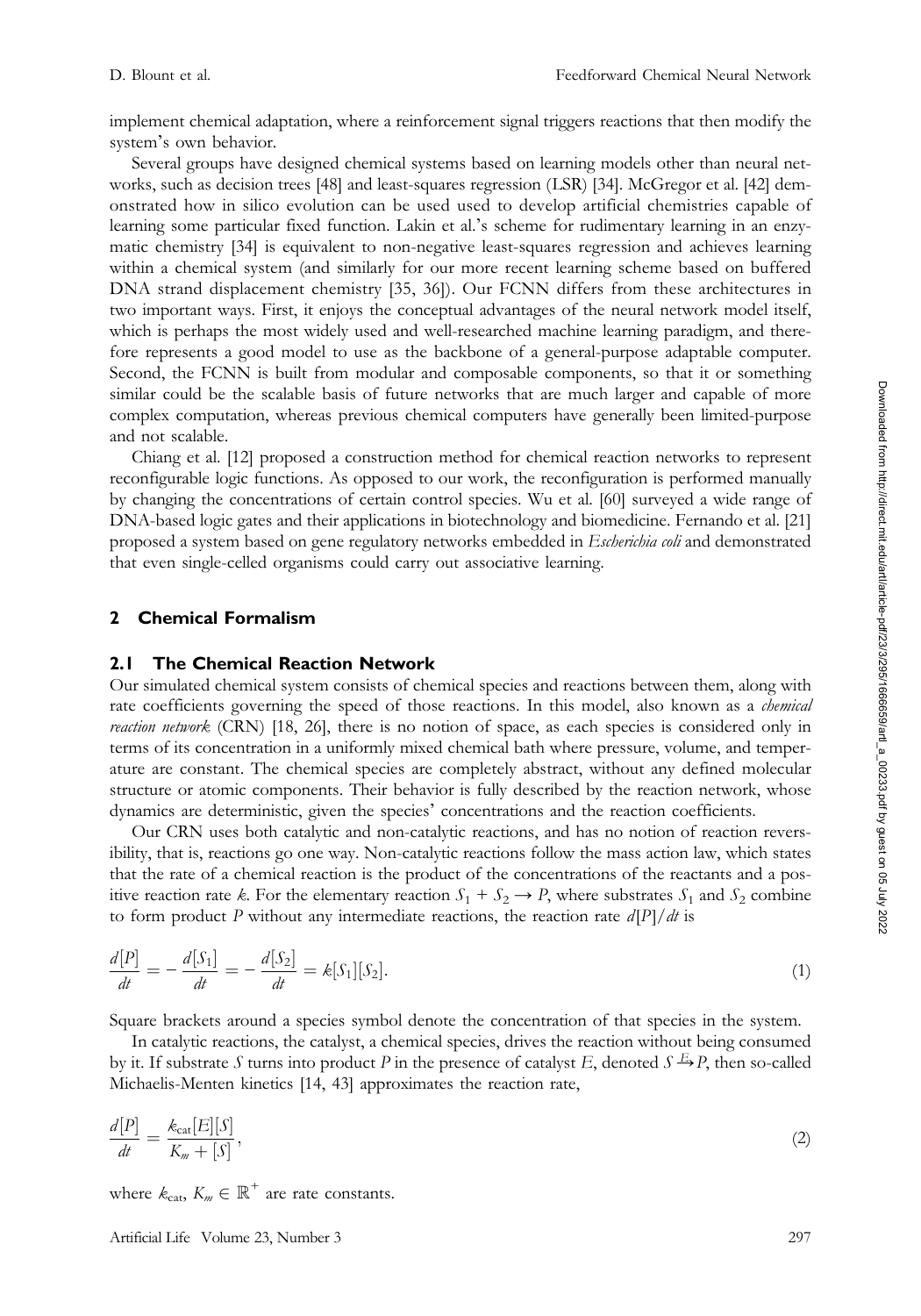We allow annihilation reactions, which remove chemicals from the system. These reactions work like any other, but produce the null product  $\lambda$ , which does not signify disappearance of matter, but simply an inert species that does not further interact with other species in the system.

These different types of chemical reactions then give rise to a system of ordinary differential equations (ODEs) over the concentrations of species within our system. This system of ODEs mathematically defines our chemical reaction network.

#### 2.2 Cell-like Compartments

Since Aristotle, Pasteur, and more recently Maturana and Varela [41], cellular compartmentalization has been considered a central characteristic of living systems; this is a major motivation behind the modern study of "protocells" [52]. The analogy of the cell as a self-contained, selfsustaining regulatory machine is a familiar one, and the most basic requirement for such a machine is compartmentalization—separation from the outside world. Hence, much effort has gone into determining the salient characteristics of a cell and simulating cells in the field of artificial life [20, 28, 54, 56]. For these reasons, cells have been a common component of several significant accomplishments in chemical computing [8, 15, 57].

In our artificial chemistry, we introduce cell-like compartments, used as containers for each of the individual chemical neurons composing the FCNN. Interaction between neurons is facilitated by permeation across the walls of these compartments. We defined the permeation dynamics of these compartment walls with reactionlike rules that we call *channels*.

Channels can be either reactive or inert. In the first case, a species is allowed to enter the compartment wall, but a different species emerges on the other side. Chemically, we imagine a molecule that reacts with a cell wall as it passes through it. In the other case, a species passing through an inert channel is not changed; it simply travels from one side of the membrane to the other. A given compartment wall can have any number of channels of either type.

In modeling membrane permeation, it is common to consider the pressure inside the cell, or, in a similar vein, the numbers of particular molecules within it [30, 54]. In the latter case, a chemical species  $S$  permeates into a cell more slowly if there is already a high concentration of  $S$  in the cell. Furthermore, if a cell's total volume is constrained, species can permeate into it only up to a certain point, when the cell becomes "full." More detailed models also consider solute permeability, viscosity, hydraulic conductivity [33], pH, and temperature.

We make several simplifying assumptions regarding the dynamics of our cell-like compartments. First, each compartment's internal pressure is assumed constant, meaning that the total volume of species entering or exiting through permeation is much smaller than the total volume of the container; in other words, there is a large amount of some inert solvent inside each compartment. Second, we assume that permeation rules are inherently one-way; if a species passes from side A of a container wall to side  $B$ , it does so aware only of the state on side  $A$ . This means that permeation is not osmotic, or equilibrium-seeking, but conceptually more akin to so-called active transport across cell walls. Third, since we consider chemical species only in terms of their concentrations, other physical parameters such as temperature and viscosity are beyond the scope of our model. Having thus simplified the chemical picture, channel permeation rates follow mass-action kinetics: The rate of permeation is exactly proportional to the concentration of the source species in the source container and a permeability constant  $k$ .

We introduce a notation for channels. Consider two example channels through the wall of container C,

$$
\mathbf{C}: (S_2 \leftarrow S_1), \n\mathbf{C}: (S'_1 \rightarrow S'_2).
$$
\n(3)

In the parentheses, the first species is always inside C, and the second outside. The arrow denotes the direction of permeation. Here  $\mathbf{C}$  :  $(S_2 \leftarrow S_1)$  is a reactive channel in which  $S_1$  passes into  $\mathbf{C}$ ,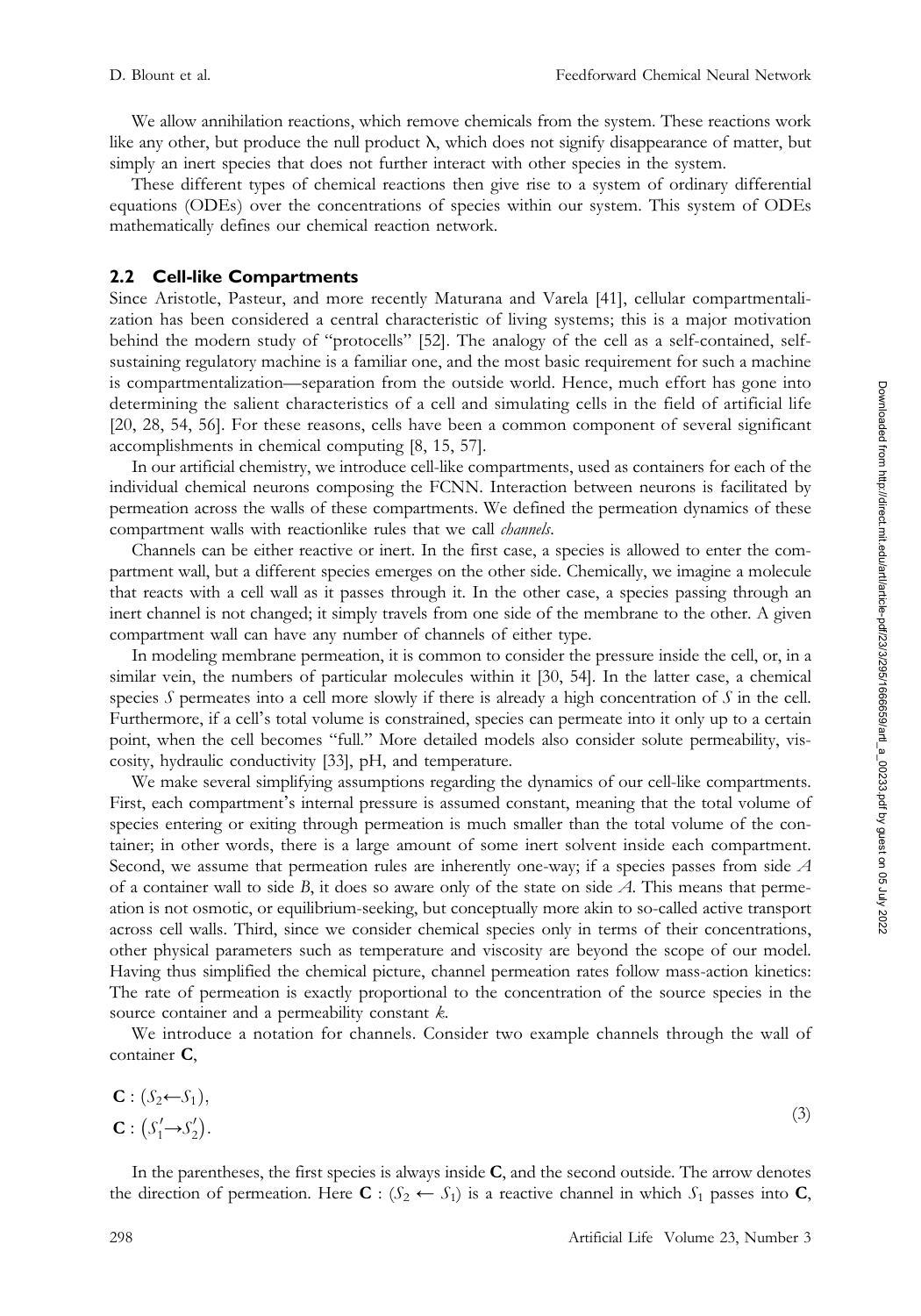turning into  $S_2$  in the process, while  $\mathbf{C}$  :  $(S_1' \to S_2')$  is a reactive channel in which  $S_1'$  passes out of  $\mathbf{C}$ , turning into  $S'_2$ .

It should be noted that the computational use of cells and their membranes is the central object of study in the field of  $P$  systems, or membrane systems, which are abstracted chemical systems where different reactions occur in different cells, with communication between cells via membrane permeation [49, 50]. The work presented here is somewhat similar to P systems, so it is important to understand key differences between the two models. Our approach to chemistry is less abstracted than that taken in P systems: The chemical objects of P systems are strings that "react" through rewriting rules akin to Chomsky's context-free grammars [49]. P systems successfully demonstrated the theoretical computational power of chemically inspired systems of a certain type, but omissions such as reaction-kinetic models generally make P systems unwieldy for the design of viable chemical computers.

Our goal is to use the systems of ODEs that describe our CRNs to construct autonomously learning neural networks. Each phase of the operation of a multilayered perceptron, such as "calculate linear sum," and "update weights," is only qualitatively emulated by our ODEs—we do not aim to reproduce the mathematics of neural networks in a one-to-one fashion in chemistry. Thus, our chemical perceptrons are mathematically distinct from perceptrons [22]. Moreover, chemical reactions representing each operation run continuously and in parallel, rather than discretely and in sequence. Because our network is a large, nonlinear system of ODEs, there are generally no analytic solutions for, say, what concentration of Y will be present in our system a set time after it is started with given initial conditions. We therefore use numerical ODE solvers as the backbone of our analysis (see Section 6).

Previous results on the theoretical power of perceptrons and neural networks (e.g., Hornik's proof that feedforward perceptrons are universal approximators [27]) start with the mathematical definitions of the models, and thus rely upon assumptions (as basic as  $y = \sum w_i x_i$ ) that are not valid in our chemical perceptrons. Furthermore, our scalable network construction is restricted to treelike topologies, a restriction that is generally not made in the study of classical perceptrons. Thus, this work demonstrates the robustness of the general conceptual framework behind neural networks, and that the mathematical particulars of a neural network's implementation are perhaps less important than the general, functional relationships between its parts.

In the spirit that drove the early history of neural networks, we consider in this article the same problem that is the focus of Rumelhart's classic exposition of backpropagation [53]: solving XOR with a one-hidden-layer, two-hidden-unit feedforward perceptron. In Section 6 we will use this early result from classical multilayer perceptrons as a benchmark against our FCNN.

# 3 Chemical Neurons

The chemical neuron we chose as the building block for FCNNs is the *analogue asymmetric signal* perceptron (AASP) [4]. Two new variants of the AASP are used, one for hidden neurons and one for the output neuron. As a reference throughout this section and the rest of the article, Table 1 lists all chemical species in the FCNN. Tables listing all reactions, reaction rate constants, and permeation channels are provided in the Online Supplementary Material (http://www.mitpressjournals.org/ doi/suppl/10.1162/ARTL\_a\_00233).

# 3.1 Our Chemical Neuron: The AASP

Our previous work [4] introduced the AASP and described its mechanism and motivation in depth. Because both our hidden and output neurons (described in Sections 3.2.1 and 3.2.2) are modified versions of the AASP, here we describe those features of the AASP that are relevant to the FCNN. We present the two-input AASP, but the model can be easily extended by treating additional inputs analogously to the first two.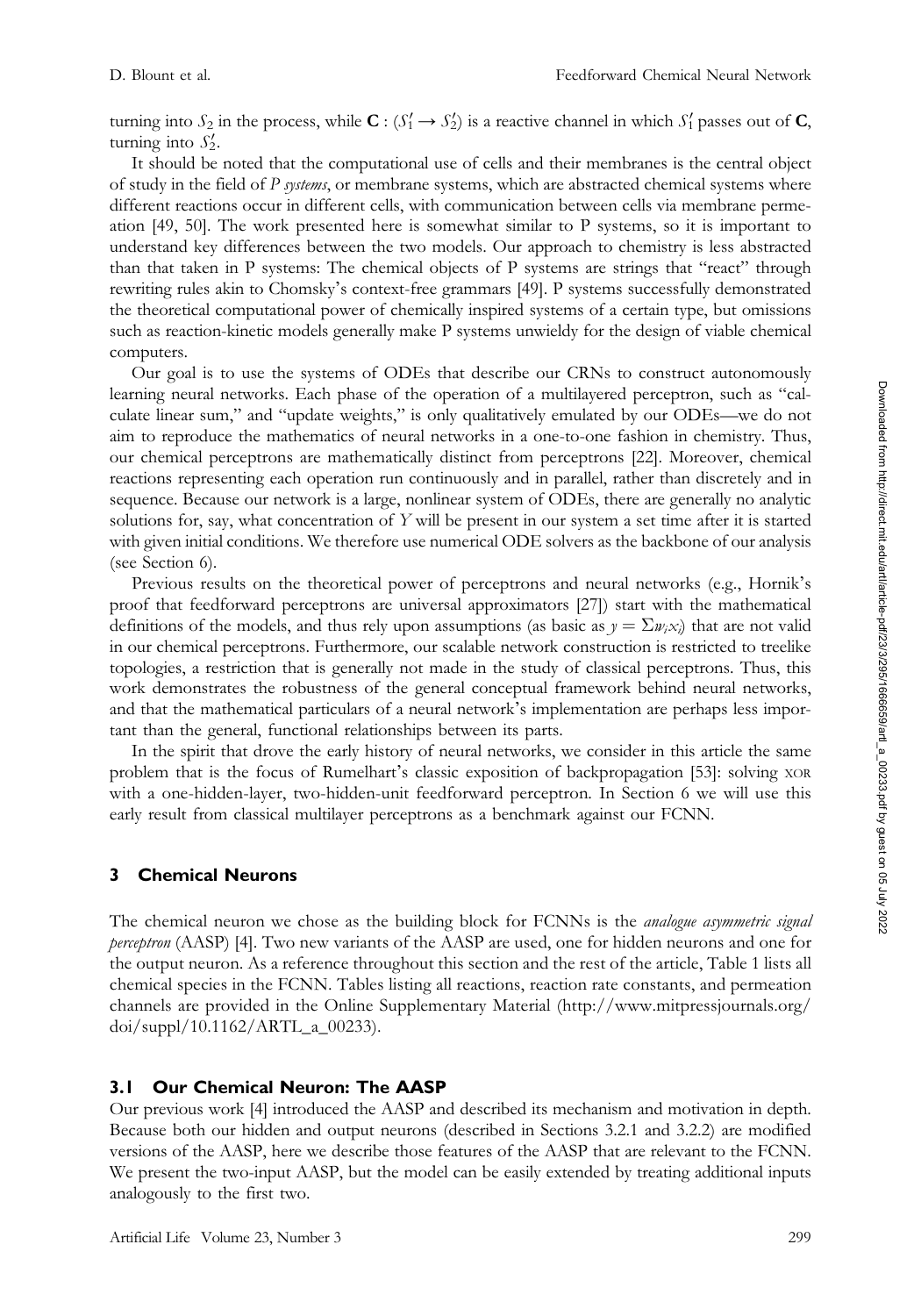| Table 1. Chemical Species in the FCNN. |  |  |
|----------------------------------------|--|--|
|                                        |  |  |

| Function                 | Species                                                             |
|--------------------------|---------------------------------------------------------------------|
| Inputs                   | $X_1, X_2$                                                          |
| Output                   | Y                                                                   |
| Weights                  | $W_0, W_1, W_2$                                                     |
| Input (clock) signal     | $S_{\rm in}$                                                        |
| Learning signal          | $S_L$                                                               |
| Production records       | $X_1Y_1X_2Y_2S_{in}Y$                                               |
| Weight adjusters         | $W^{\oplus}$ , $W^{\ominus}$                                        |
| Indiv. weight decreasers | $W_0^\ominus$ , $W_1^\ominus$ , $W_2^\ominus$                       |
| Inert input transmit*    | $X'_1, X'_2, S'_m$                                                  |
| Binary threshold*        | $\tau$                                                              |
| Penalty*                 | P                                                                   |
| Error signal*            | $E^{\oplus}$ , $E^{\ominus}$                                        |
| Backprop. signals*       | $P_1^{\oplus}$ , $P_1^{\ominus}$ , $P_2^{\oplus}$ , $P_2^{\ominus}$ |
| Feedforward signal#      | $S_F$                                                               |
| Feedforward output#      | F                                                                   |

Notes. \*: Output neuron only; #: hidden neuron only.

#### 3.1.1 Input

Each component of the input vector is represented by a species  $X_i$ . Although the AASP accepts continuous input values, it also operates very well as a binary-input perceptron. In this case, we inject only those  $X_i$  whose value is 1, at a preset input concentration, and do not inject the  $X_i$  whose value is 0.

Under this input encoding, the zero input  $(X_i = 0$  for all i) corresponds to no chemical injection, which poses problems for a system that should react to such an input because the zero input is indistinguishable from no input at all. We therefore include a special clock signal  $S_{\text{in}}$  with every input, alerting the perceptron to the input event. Though  $S_{\text{in}}$  is necessary only to recognize the zero input, it is included with all inputs for the sake of consistency. We will see later that  $S_{\text{in}}$  is also useful in the weight integration.

# 3.1.2 Input-Weight Integration

Here we encounter a common problem in mapping mathematical structures to chemical systems, the representation of negative numbers. As chemical species cannot exist in negative concentrations, an arbitrary real number, such as a perceptron's input weight, cannot be represented by a straightforward mapping to a concentration of a single species.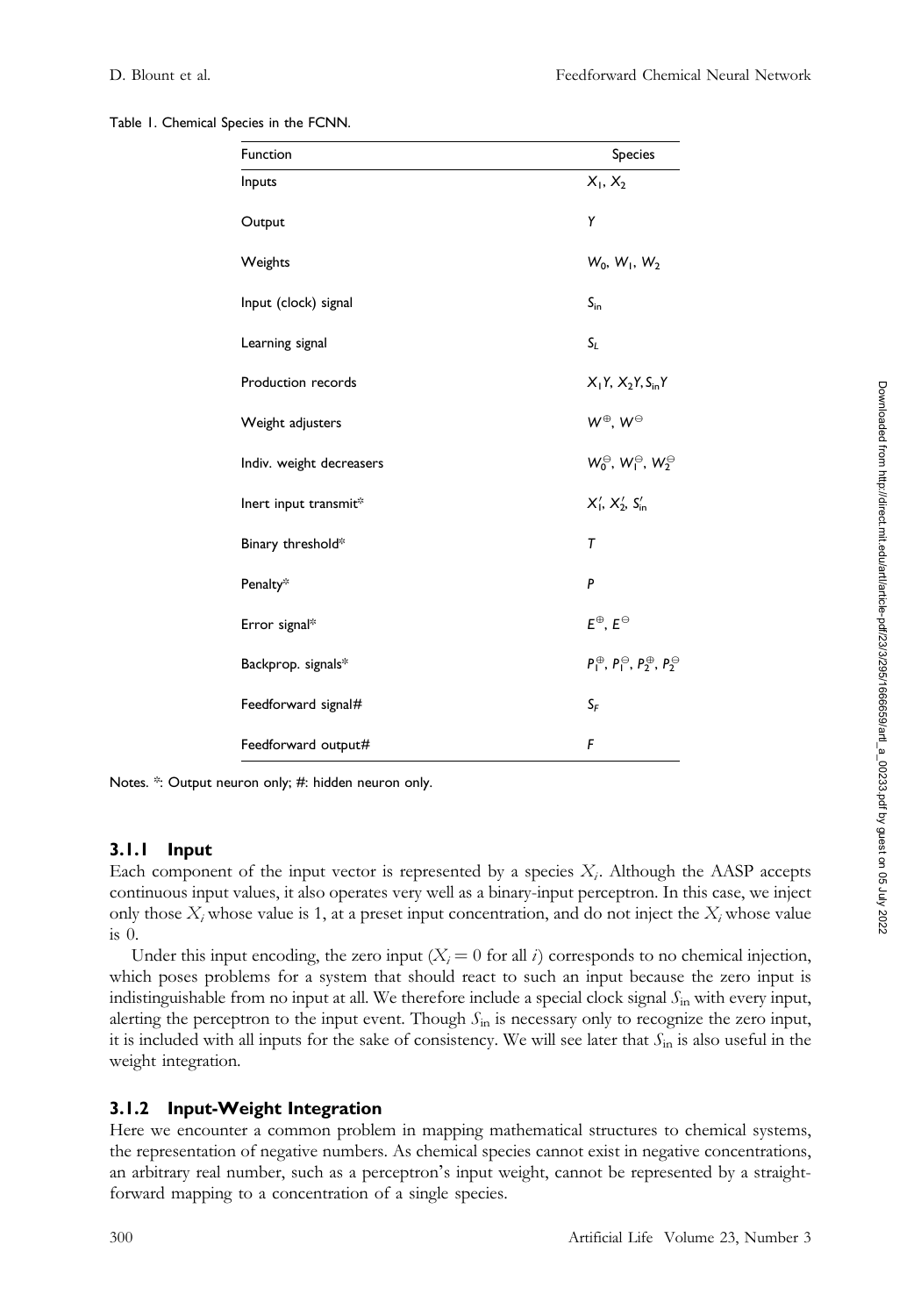In our earliest models of chemical perceptrons, we solved this problem by associating each weight with two species, one to encode positive weight values and one for negative [6]. To reduce the size and complexity of the chemical system, we have since used a scheme that requires only one species per weight. For this we must sacrifice the straightforward linear relationship between the weight of a formal perceptron and concentrations of weight species in a chemical system—hence the name *asymmetric* signal perceptron. Our ASP is not only simpler than its predecessors, but also learns more accurately [7].

Like a formal perceptron's weights, our chemical perceptrons' weights determine the persistent state of the system and, when adjusted, modulate the mapping from input to output. With reactions between the weight species  $W_i$ , input species  $X_i$ , and output species  $Y$ , we wish to qualitatively reproduce the simple linear sum

$$
y = w_0 + w_1 x_1 + w_2 x_2 \tag{4}
$$

in such a way that it reproduces the functionality of negative weights.

What we require of each  $W_i$  is simply that, in the presence of  $X_i$ , the output Y be either increased or decreased depending on the concentration of  $W_i$ . This is achieved by a race between two reactions that consume  $X_i$ . In the first,  $W_i$  catalyzes  $X_i$ 's transformation into Y. In the second,  $X_i$  and Y annihilate:

$$
X_i \stackrel{W_i}{\to} Y + X_i Y,
$$
  

$$
X_i + Y \to \lambda.
$$
 (5)

The first reaction, which produces Y as a function of  $X_i$  and  $W_i$ , also produces a record-keeping species  $X_i$ . This species is later used in the weight-update stage of learning, as will be described in Section 3.1.3.  $X_i Y$  is merely another abstract species in our artificial chemistry, and should not be interpreted as a molecular complex containing both  $X_i$  and Y. The clock species  $S_{in}$  is already present in every injection, so it is used as the constant multiplicative coefficient of the bias  $W_0$ . In terms of Equation 5,  $S_{\text{in}} = X_0$ .

Based on the reaction rate laws as described by Equations 1 and 2, we see that  $[Y]$ 's rate of change  $d[Y]/dt$  during the input-weight integration is the sum of two terms for each input:

$$
\frac{d[Y]}{dt} = \sum_{i} \left( \frac{k_{c,i}[X_i][W_i]}{K_{m,i} + [X_i]} - k_{a,i}[X_i][Y] \right),\tag{6}
$$

where each  $k$  is a reaction rate constant. The terms inside the sum are the rates of the reactions in Equation 5; their signs are opposite because one reaction produces  $Y$  and the other consumes it. Because the first reaction's rate is proportional to  $[W_i]$ , a large  $[W_i]$  will result in the first reaction producing Y faster than the second reaction consumes it. In this case, the net effect of the two reactions is to increase [Y]. When  $[W_i]$  is small, the second reaction dominates and [Y] decreases. Thus, the concentration of the weight species  $W_i$  determines if the presence of  $X_i$  serves to increase or decrease the final output.

Note that upon input injection, each  $(W_i, X_i)$  pair is simultaneously producing and annihilating the same Y. A consequence of this is another difference between chemical and formal perceptrons: Weight strengths are relative, as each copy of the second reaction above will proceed at a rate proportional to  $[Y]$ , which is constantly changing in a manner dependent on every input weight. This sharing of Y by the various inputs, as well as the two reactions above, is diagrammed in Figure 1.

Although we cannot determine the nonlinear dynamics of  $[Y]$  without running an ODE solver, the nature of the chemical reaction network enforces a lower bound of zero and an upper bound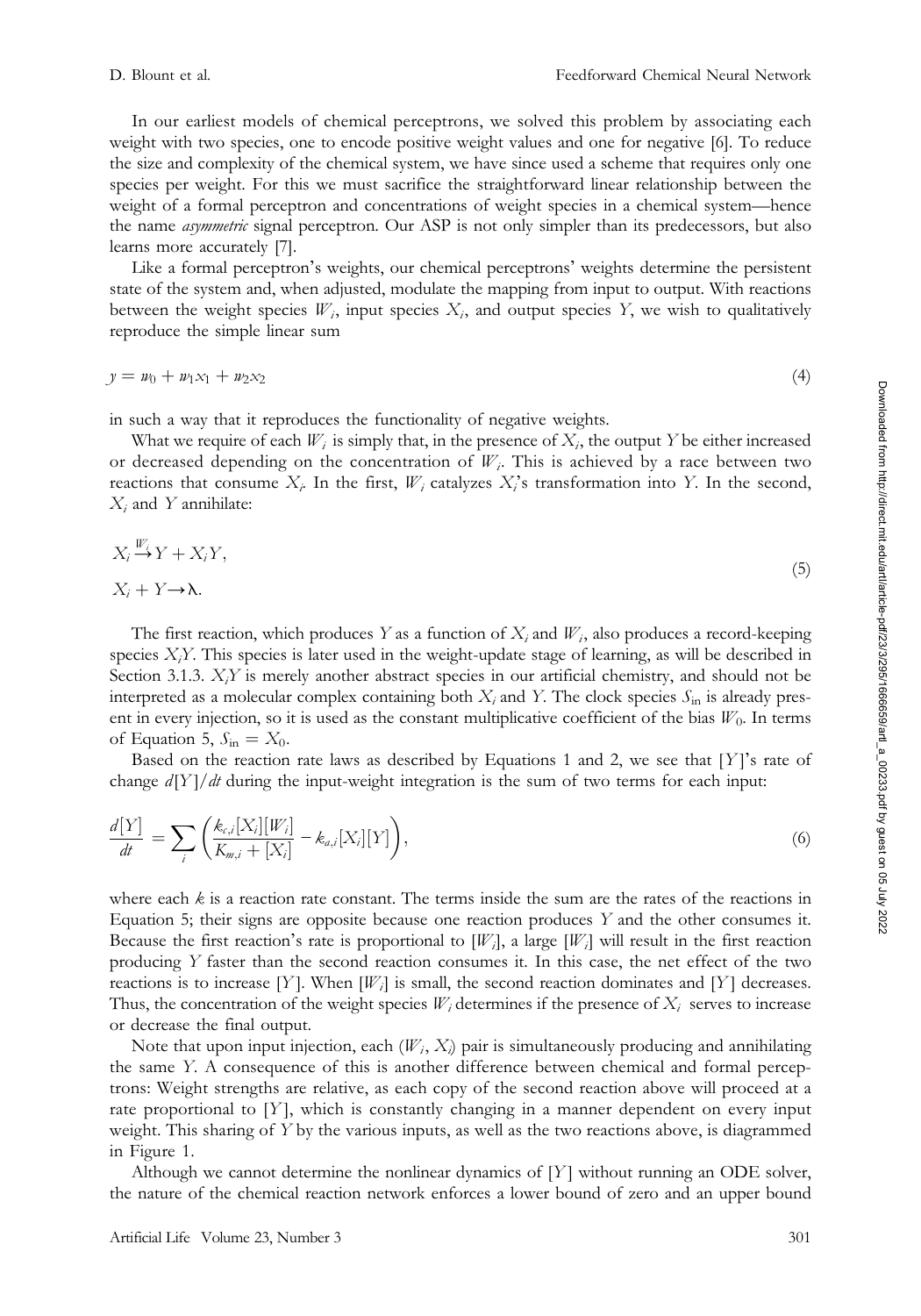

Figure 1. Reactions in the input-weight integration of a two-input AASP. Dotted arrows denote a catalyst, for example, signifying  $X_i \overset{W_i}{\to} Y + X_iY$ . Each weight catalyzes a reaction turning its associated input into Y, while that input and Y simultaneously annihilate each other at a different rate. Reproduced from our article on the AASP [4].

equal to the sum of the input concentrations,  $\Sigma_i[X_i]$ . The upper bound is asymptotically reached as weights go to infinity.

#### 3.1.3 Learning

Chemical implementations of the input-weight integration are not new [25, 32], but our previous work was the first to implement autonomous learning [6]. In an AASP, learning starts with the injection of a desired output species  $Y$ , and ultimately updates each weight in the appropriate direction by a magnitude relative to that input dimension's influence on the most recent output Y combined with an analogue of an error. This scheme is described below, and illustrated in its entirety in Figure 2.

The first step of the learning process is reading the output of the AASP. After input injection, the integration reactions are allowed to run for a preset period of time, chosen so that the injected input species are fully consumed. In our simulations, this lasted 50 time steps. At the end of this period, the concentration of  $Y$  in the AASP is read as its output. The next step in the AASP's learning process is determining the correctness of this output. This is accomplished by injecting the desired output species  $\hat{Y}$  at the desired Y concentration. Upon this injection, Y and  $\hat{Y}$  quickly annihilate each other in equal proportions via the reaction

$$
Y + \hat{Y} \to \lambda. \tag{7}
$$

This reaction consumes all of whichever species has the lower initial concentration, and the remaining species' concentration will be equal to the difference in initial concentrations, that is, it will be an analogue of the error. We then use whichever species remains to create weight-changing species with the appropriate sign, in a slower reaction than the above, to ensure something akin to execution order:

$$
\hat{Y} \to W^{\oplus},
$$
  
\n
$$
Y \xrightarrow{S_L} W^{\ominus},
$$
\n(8)

where the learning-signal species  $S_L$ , also injected with Y, ensures that Y is transformed into  $W^{\Theta}$  only after  $Y$ 's injection. This process, by which the output is compared with the desired output to produce weight-adjustment species, is illustrated in Figure 2a. Similar processes are used to calculate error and weight-adjustment signals in both the hidden and output neurons in the FCNN.

Once weight-adjustment signals are produced, all neuron types behave identically, adjusting their ith weight in proportion to both the adjustment signal and the *i*th input dimension's influence on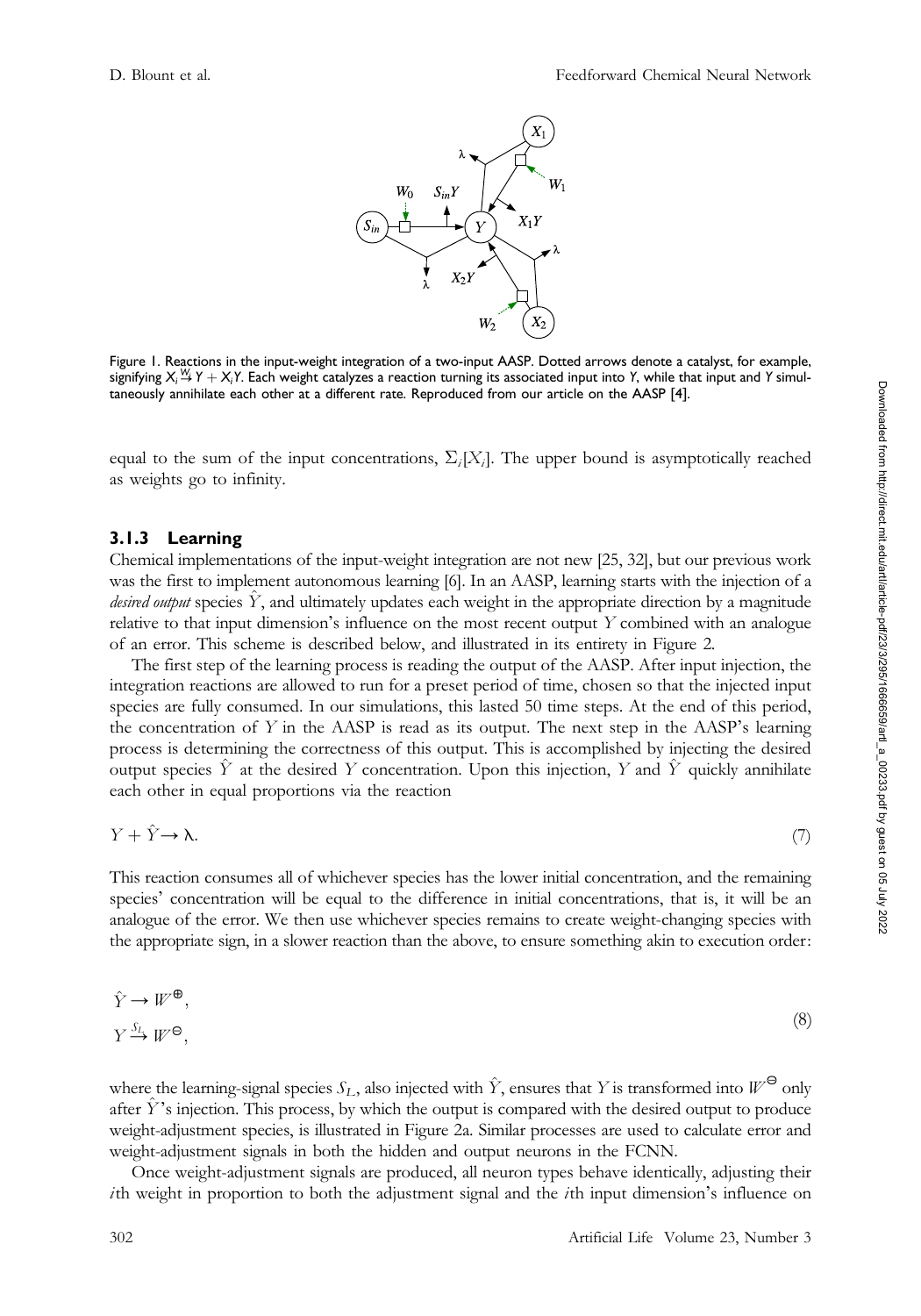

(c) Negative weight adaptation

Figure 2. The three components of the weight-update mechanism of an AASP. (a) Y is compared with  $\hat{Y}$ , and the appropriately signed error species is produced. (b) The positive error species (the result of  $[Y] < [Y]$ ) is transformed directly into each weight species. (c) The negative error species is transformed into annihilator species, which decrease each weight. In both (b) and (c), the record-keeping species  $X_iY$  catalyze the reactions, ensuring that the ith weight is adjusted somewhat proportionally to the impact that the ith input had on Y. Nodes represent species, solid lines are reactions, dashed lines are catalysts, and  $\lambda$  stands for no or inert species.

the most recent production of Y. This qualitatively reproduces the so-called *delta rule* of classic perceptron learning [22].

In Section 3.1.2, we introduced the species  $X_iY$ , which is produced as a record of the influence of  $X_i$  and  $W_i$  on the production of Y. Via catalysis, we use this species to emulate the delta rule: The weight-adjustment species  $W^{\oplus}$  and  $W^{\ominus}$  adjust the concentration of weight  $W_i$  through productive and annihilatory reactions, respectively, each catalyzed by  $X_iY$ . Thus, weight adjustment is achieved by the reactions

| $W^{\bigoplus \frac{X_iY}{\longrightarrow}}W_i,$                      |     |
|-----------------------------------------------------------------------|-----|
| $W^{\Theta} \longrightarrow^{\scriptscriptstyle X_i Y} W_i^{\Theta},$ | (9) |
| $W_i^{\Theta} + W_i \rightarrow \lambda$ .                            |     |

The main difference between this method and the classical delta rule is that, because  $X_iY$ 's production is influenced positively by  $W_i$ , and  $X_iY$  also catalyzes  $W_i$ 's adjustment, larger  $W_i$  will be adjusted relatively more than smaller ones. Thus, larger weights are adjusted more than smaller ones. We reproduce the effect that the ith weight is adjusted proportionally to both the difference between desired and actual output, and the most recent ith input signal.

Note that it takes an intermediate species and two reactions for  $W^{\Theta}$  to annihilate  $W_i$ . This is simply because the hypothetical reaction  $W^{\Theta} + W_i \xrightarrow{X_i Y} \lambda$ , with two reactants and a catalyst, would require the collision of three molecules in the same instant. As such three-molecule interactions are unlikely, we do not use them in our designs.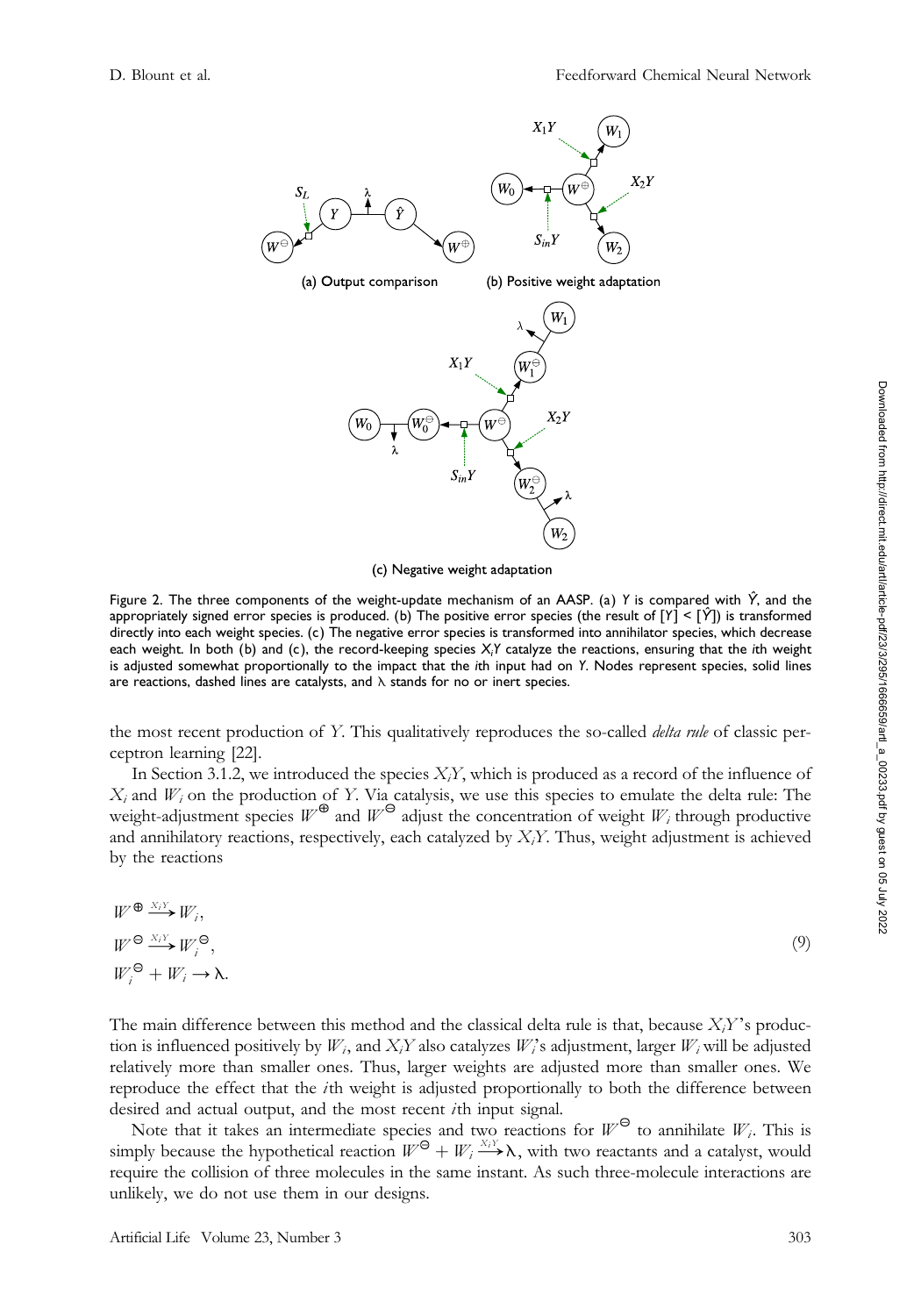### 3.2 Two Breeds of AASP

To accommodate communication between neurons in FCNNs, we had to modify the original AASP design. This resulted in two related breeds: one for hidden neurons, which has a modulated output schedule and accepts backpropagated error signals; and another for the output neuron, modified to initialize the cascading backpropagation reactions. We discuss the means by which these neurons are connected to each other to achieve feeding forward and backpropagation in Sections 4.2 and 4.3, but here we first discuss the details that distinguish our output and hidden neurons from each other and the AASP.

### 3.2.1 The Hidden Chemical Neuron

The hidden chemical neuron (HCN) is the modular component from which FCNNs of various topologies are constructed. It has two differences from the AASP as presented in Section 3.1, one each to facilitate feeding forward and backpropagation.

The AASP produces output  $Y$  constantly, as the input dimensions are gradually integrated through the series of reactions in Section 3.1.2. It is designed to receive input signals instantaneously, however, so in a network context we cannot simply feed forward a hidden neuron's output as it is produced. In practice, we have found that AASPs perform poorly with their input injected gradually over time.

Thus, we introduce a *feedforward species*  $S_F$ , which arrives in an HCN's chemical system when its output  $Y$  is meant to feed forward. The details of this will be discussed along with the rest of the network in Section 4.2, but for now it is enough to know that the following reaction occurs in each HCN:

$$
Y \xrightarrow{S_F} F,\tag{10}
$$

where  $F$  is the species that is later fed forward. Thus, the next neuron receives an input signal that is more sudden than the relatively gradual output of the HCN, and this action is induced by  $S_F$ .

In learning, an HCN has less work to do than an AASP. An AASP reasons about its output and a desired output to produce the weight-update species  $W^{\oplus}$  and  $W^{\ominus}$ , but hidden neurons receive error signals through backpropagation, not through a direct comparison of the outputs. Thus, the  $W^{\oplus}$ and  $W^{\Theta}$ -producing reactions of an AASP, illustrated in Figure 2a, are omitted from the HCN.

#### 3.2.2 The Output Chemical Neuron

The output chemical neuron (OCN) has a different learning mechanism from the AASP. As the current FCNN is designed to learn binary functions, such as XOR, inserting a desired-output species to instigate learning, as Figure 2a shows, is somewhat ineffective. For example, if the binary threshold is 0.5, the error will be minuscule if the actual output is, say, 0.499. This was not a serious problem in the single AASP, but the OCN's error signal must not only update its own weights, but propagate backwards as well. The reactions involving backpropagation will be discussed in Section 4.3; here, we explain the method by which weight-changing signals are produced within the OCN.

The OCN's learning phase begins with the external evaluation of its output. A penalty species P is injected only if the OCN's output is incorrect, that is, on the wrong side of the binary threshold that is used to interpret chemical concentrations as binary values. Along with P, the AASP's learning signal  $S<sub>L</sub>$  is injected. Further, a threshold species T is injected in concentration equivalent to the binary threshold. T communicates the binary threshold to the OCN, and behaves somewhat analogously to the desired-output species  $\hat{Y}$  in the AASP (Section 3.1.3).

The goal of the OCN's error-evaluating reactions, diagrammed in Figure 3, is to amplify small continuous-valued errors to emulate distinct binary-valued errors. This is done in two stages. First, Y and T annihilate in a fast reaction. Whichever is left over encodes whether Y was above or below the threshold, and whether the weights should be increased or decreased. Thus,  $S_L$  catalyzes relatively slow reactions from Y and T to signed error species  $E^{\Theta}$  and  $E^{\Phi}$ , respectively.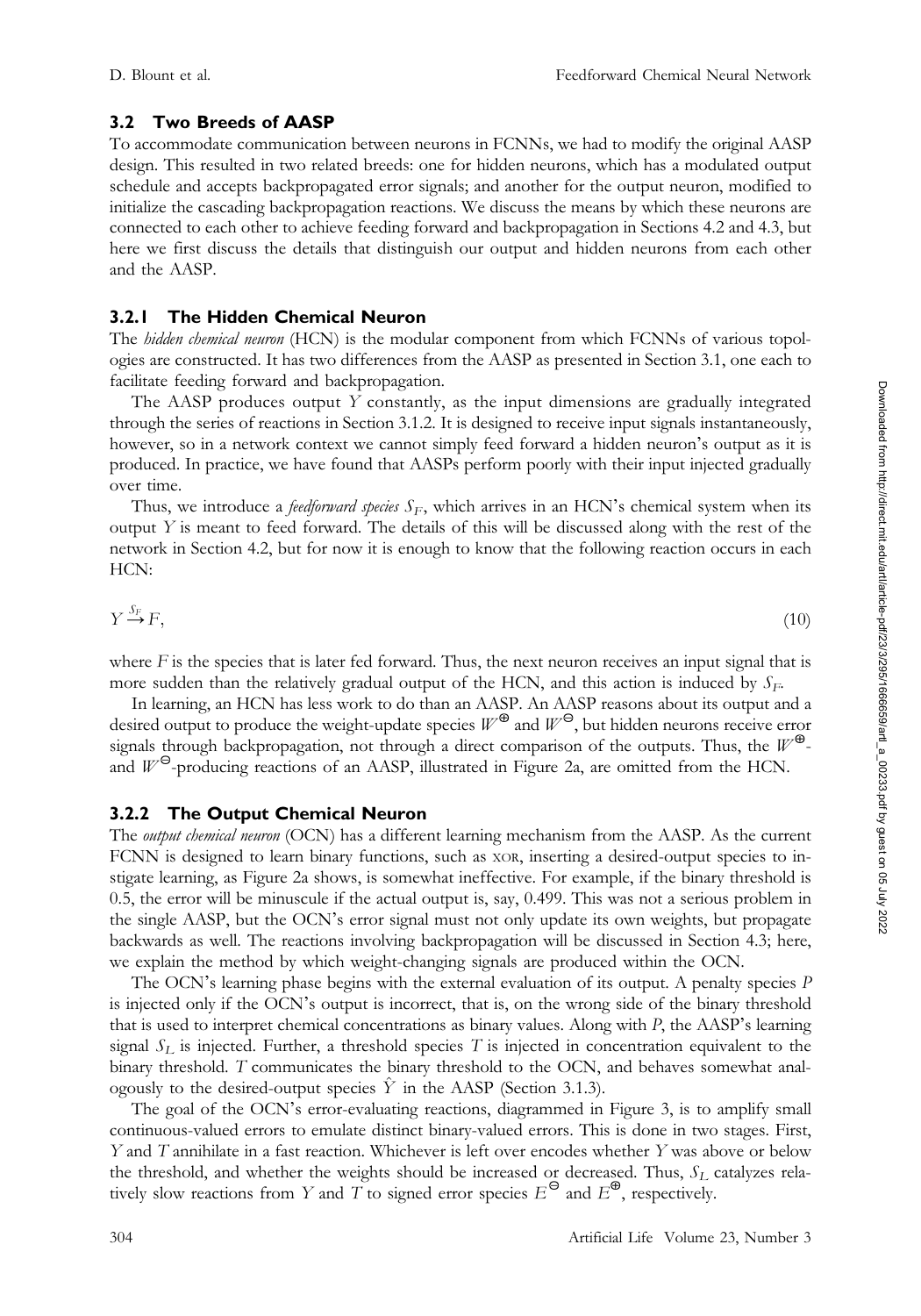

Figure 3. The weight-update mechanism for a two-input AASP. The process is started by the injection of the penalty signal P. The annihilatory comparison of the output Y and the threshold T determines whether the weights will be increased or decreased. Nodes represent species, solid lines are reactions, dashed lines are catalysts, and  $\lambda$  stands for no or inert species.

Whichever E species is more prevalent tells whether the weights should be increased or decreased, but their absolute magnitudes might be very small. We then amplify these signals autocatalytically while consuming the penalty species  $P$ :

$$
P \xrightarrow{E^{\oplus}} E^{\oplus} + W^{\oplus},
$$
  
\n
$$
P \xrightarrow{E^{\oplus}} E^{\ominus} + W^{\ominus}.
$$
\n(11)

Note that  $E^{\Theta}$  ( $E^{\Theta}$ ) is both catalyst and product, and  $W^{\Theta}$  ( $W^{\Theta}$ ) is also produced. The above equations are illustrated in the bottom half of Figure 3.

The autocatalytic reactions ensure that the total amount of weight change is not limited by the initial difference between  $[Y]$  and  $[T]$ , which is encoded in the  $[E]$ s. The total amount of weight change is bounded, however, by the injected concentration of  $P$ , as it is the only reactant creating  $W^{\oplus}$  or  $W^{\ominus}$ . Thus, we can achieve annealing by decreasing the concentration of successive injections of P. To summarize the error-evaluating reactions: The initial difference between [Y] and [T] determines the sign of the weight adjustment, and  $[P]$  determines the magnitude.

#### 4 Networking

This section discusses the methods by which AASPs are connected to make a FCNN. We first describe the network's topology, both as a neural network and as a series of chemical containers; and then its mechanisms of feeding forward signals and error backpropagation.

#### 4.1 Constructing the Network Topology

With neurons in nested compartments and links across compartment walls, our networks are topologically trees, each wall being a branch and the outermost compartment being the root (Figure 4).



Figure 4. FCNNs have treelike topologies.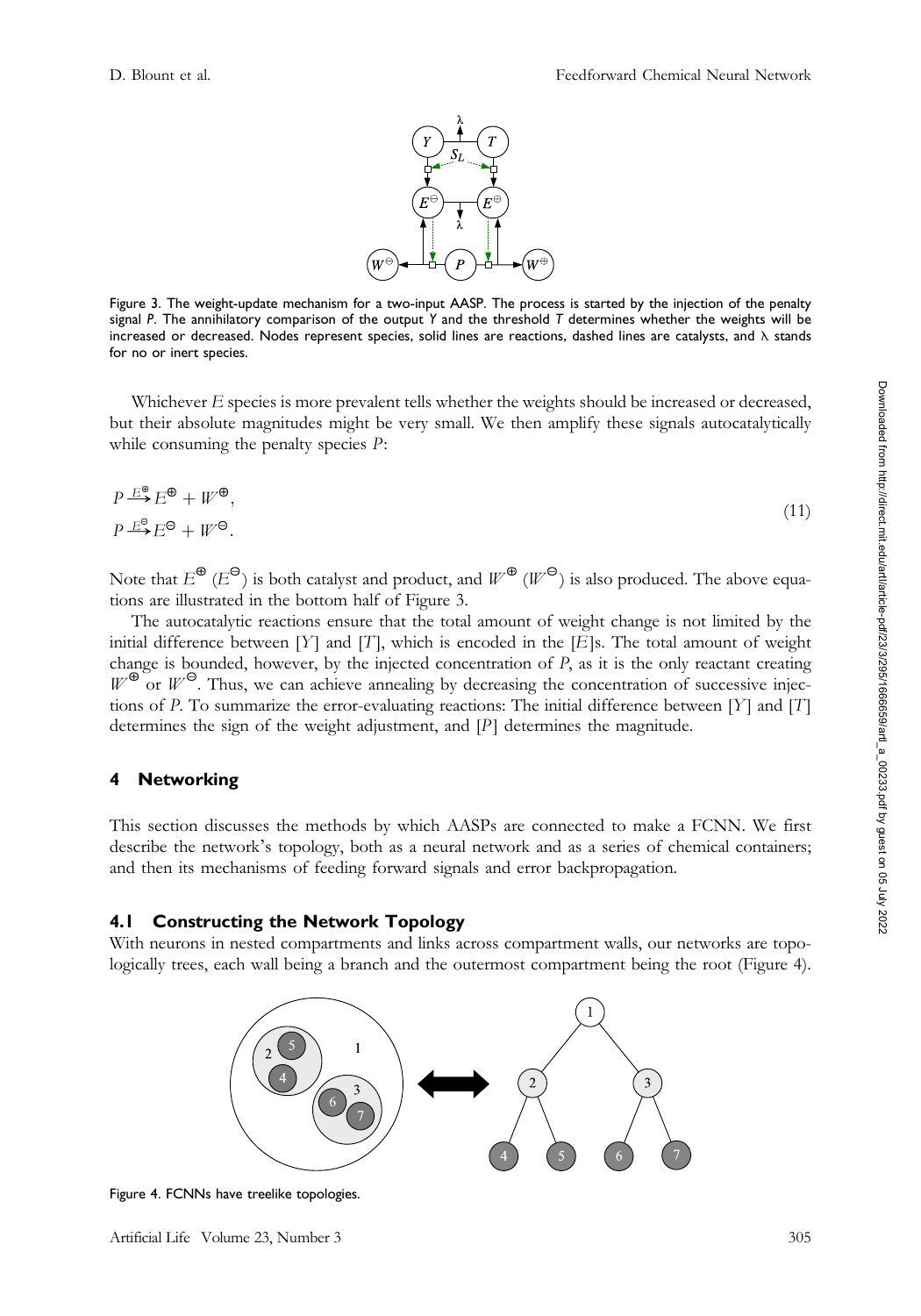

Figure 5. An alternative scheme places all hidden neurons as sibling subcompartments of the output neuron, illustrated for an all-to-all network topology.

The outermost compartment (1 in the figure) corresponds to the output layer in a feedforward multilayer perceptron, and for a given set of nested compartments, the deepest compartments (4–7 in the figure) correspond to the input layer. We cannot construct arbitrary feedforward networks, because in our treelike networks each node can feed forward to only one node in the next layer.

This nested architecture enables the FCNN's modularity. Each neuron is guaranteed to share a permeable wall with any neuron to which it is connected in the network, so messages that must pass from one neuron to another do not need to be "addressed"—they passively permeate from parent to child or vice versa. This makes the architecture scalable. The signal species between different pairs of neurons can be chemically identical because the signaling occurs in distinct compartments. For this reason, the number of species in the FCNN is sublinear in the size of the network.

If we wished to make arbitrary feedforward topologies, that would be possible provided we included distinct signal species for every linkage in the neural network. This could be achieved by placing all hidden neurons, regardless of their level in the network, as sibling subcompartments within the larger output neuron (Figure 5). Feedforward and backpropagation signals would travel between hidden neurons via this shared compartment. As long as there are unique signal species for each link in the network, this design allows arbitrary feedforward network topologies.



Figure 6. A simplified diagram of the feedforward action of a two-input, one-hidden-layer, two-hidden-neuron FCNN. The inert  $X_i^\prime$  species are injected into the outer layer and permeate into the input layer, turning into the reactive  $X_i$  input species in the process. Each inner compartment produces Y, which then permeates into the outer compartment as it is transformed into the appropriate  $X_i$ . This feedforward process is modulated by unshown species  $S_F$  and  $F$ ; see Section 3.2.1.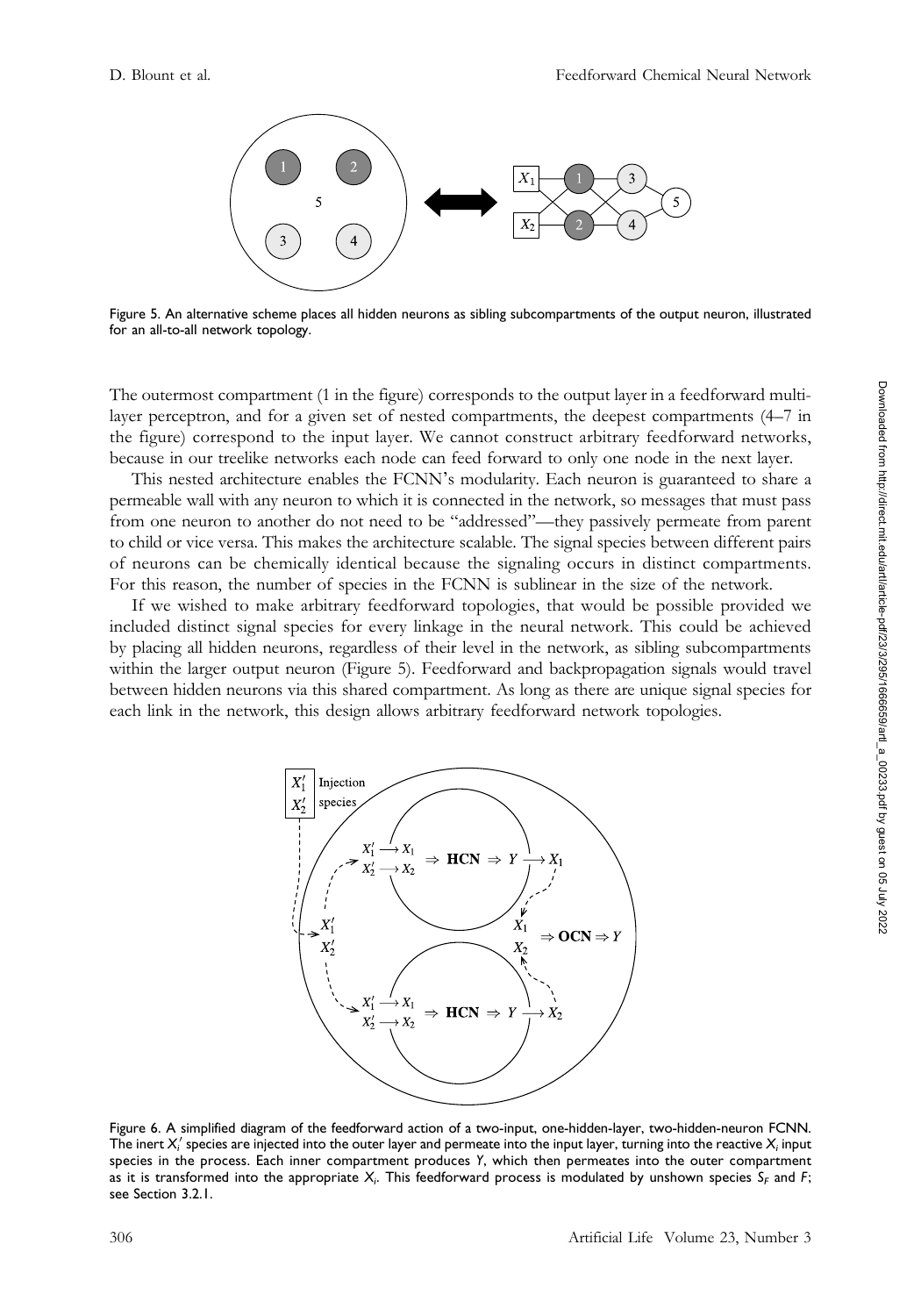In the simulation results presented in this article, we used a simple two-hidden-neuron, onehidden-layer topology to solve XOR (Figure 6). This topology is consistent with either of the above paradigms. As we are more interested in the modularity afforded by a treelike topology, we implement backpropagation and feeding forward in ways generalizable to treelike designs.

# 4.2 The Forward Pass

### 4.2.1 Injection

Each of an FCNN's input neurons is contained in a subcompartment of the output neuron. In the interest of keeping the system's input-output protocol as straightforward as possible, all injections are made directly into the outermost compartment, rather than precisely into any of its subcompartments. Yet the input species must be consumed only by reactions in the input-layer nodes, and because the output compartment contains an AASP, any input species  $X_i$  are automatically consumed whenever they are present within it. Therefore, an inert species  $X_i$  is injected instead that permeates into the input compartments. These compartments have channels that convert each inert  $X_i'$  to the reactive input species  $X_i$ , which are then immediately treated by the hidden neurons as input (Figure 6):

$$
\mathbf{C}: (X_i \leftarrow X_i') \quad \text{for } \mathbf{C} \text{ an input compartment.} \tag{12}
$$

Similarly, each hidden neuron needs to receive a feedforward species  $S_F$  (described in Section 3.2.1), which must be injected from outside the system so that every neuron in a given layer receives this signal simultaneously. In an FCNN with *n* hidden layers, we require a set of feedforward species  $S_F^1$ ,  $S_F^{\widetilde{Z}}$ , ...,  $S_F^{\prime\prime}$ , which transform into the basic signal species  $S_F$  when permeating into compartments of the appropriate layer:

 $\mathbf{C}: S_F \leftarrow S_F^i, \quad \mathbf{C}$  in the *i*th hidden layer. (13)

Once  $S_F$  permeates into a given hidden neuron, that neuron's output Y is transformed into the feedforward species F. If this HCN is the *i*th neuron in the *j*th hidden layer, say it is in container  ${}^i_j$ **C**. Then F permeates outward into  $C$ , turning into the corresponding input species  $X_i$  in the process:

$$
Y \xrightarrow{S_F} F
$$
  
\n
$$
{}^{i}C : (F \rightarrow X_i);
$$
\n
$$
{}^{i}C \text{ is the } i\text{th subcompartment of } C.
$$
\n(14)

Simultaneously, the OCN receives its signal species  $S_{\text{in}}$  by recycling the HCN's  $S_F$ :

$$
{}^{i}\mathbf{C} : (S_F \rightarrow S_{\text{in}}); \quad {}^{i}\mathbf{C} \text{ is the } i\text{th subcompartment of } \mathbf{C}. \tag{15}
$$

Thus,  $S_F$  plays two roles: It alerts the hidden neurons to feed forward their output, and then by the above permeation alerts the neurons in the next layer to begin processing input. With these reactions, the output Y of each hidden chemical neuron feeds forward. This process is illustrated in Figure 7, which shows (in silico) experimental concentration-versus-time data for the species in the feedforward process, in each neuron in a simple one-hidden-layer FCNN.

#### 4.3 Backpropagation

Backpropagation is the algorithm that first learned XOR and popularized the modern feedforward neural network [53]. Again, our chemical system does not exactly reproduce the classic formulae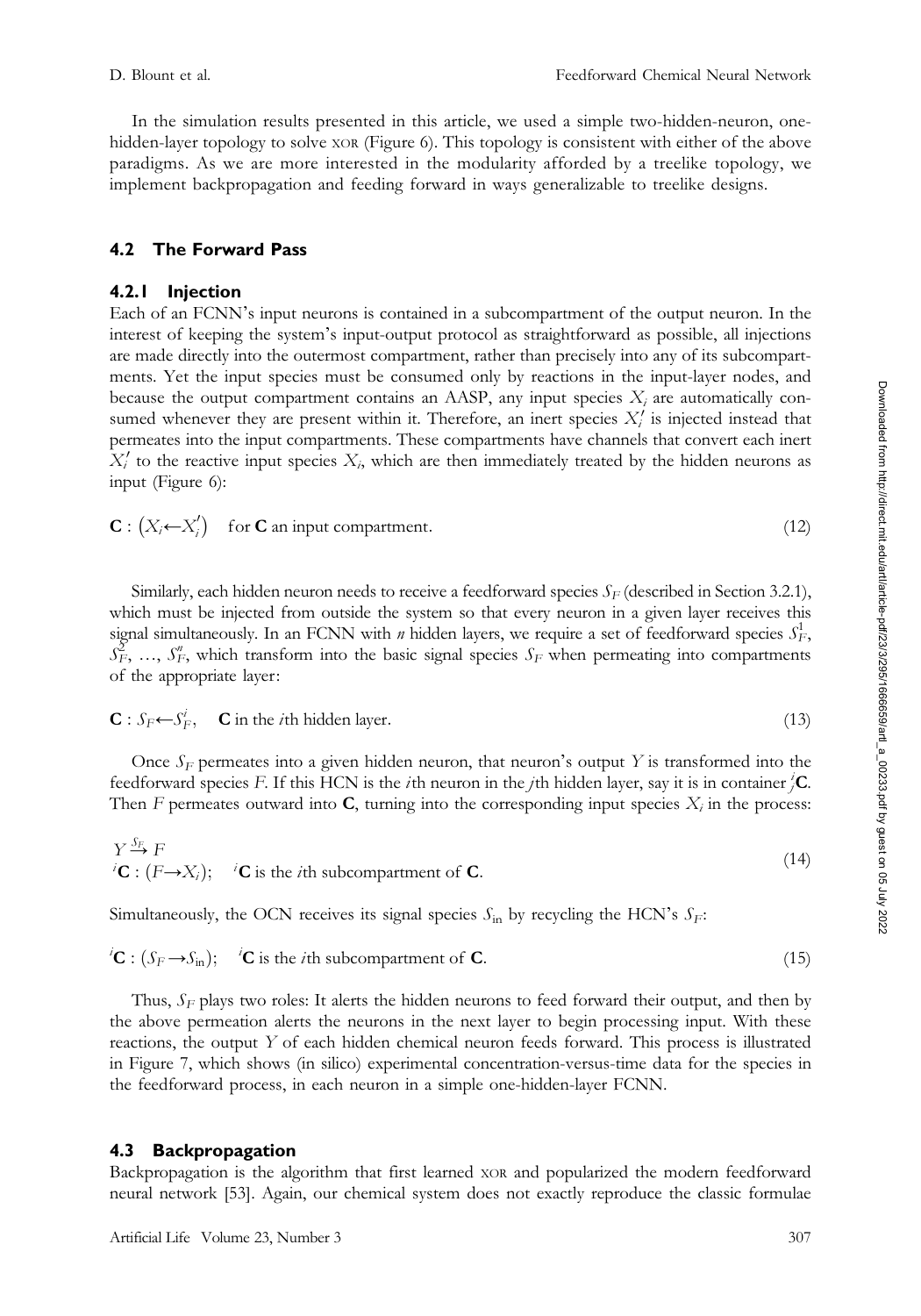

Figure 7. Concentration-versus-time plot in the example FCNN with two HCNs (a, b) and one OCN (c ), illustrating the HCNs' outputs feeding forward and becoming the OCN's input. At time zero the inputs  $X'_1$ ,  $X'_2$ , and  $S'_{1n}$  are injected to the OCN (not shown in (c)). They then permeate into each HCN, transforming into the input species. Note the initial spikes in concentrations of  $X_1$ ,  $X_2$ , and  $S_{in}$  in (a) and (b). After the injection of an  $S_F$  signal at time 40, each HCN's output permeates out to the OCN, transforming into the appropriate input species and S<sub>in</sub>. Axis units are arbitrary.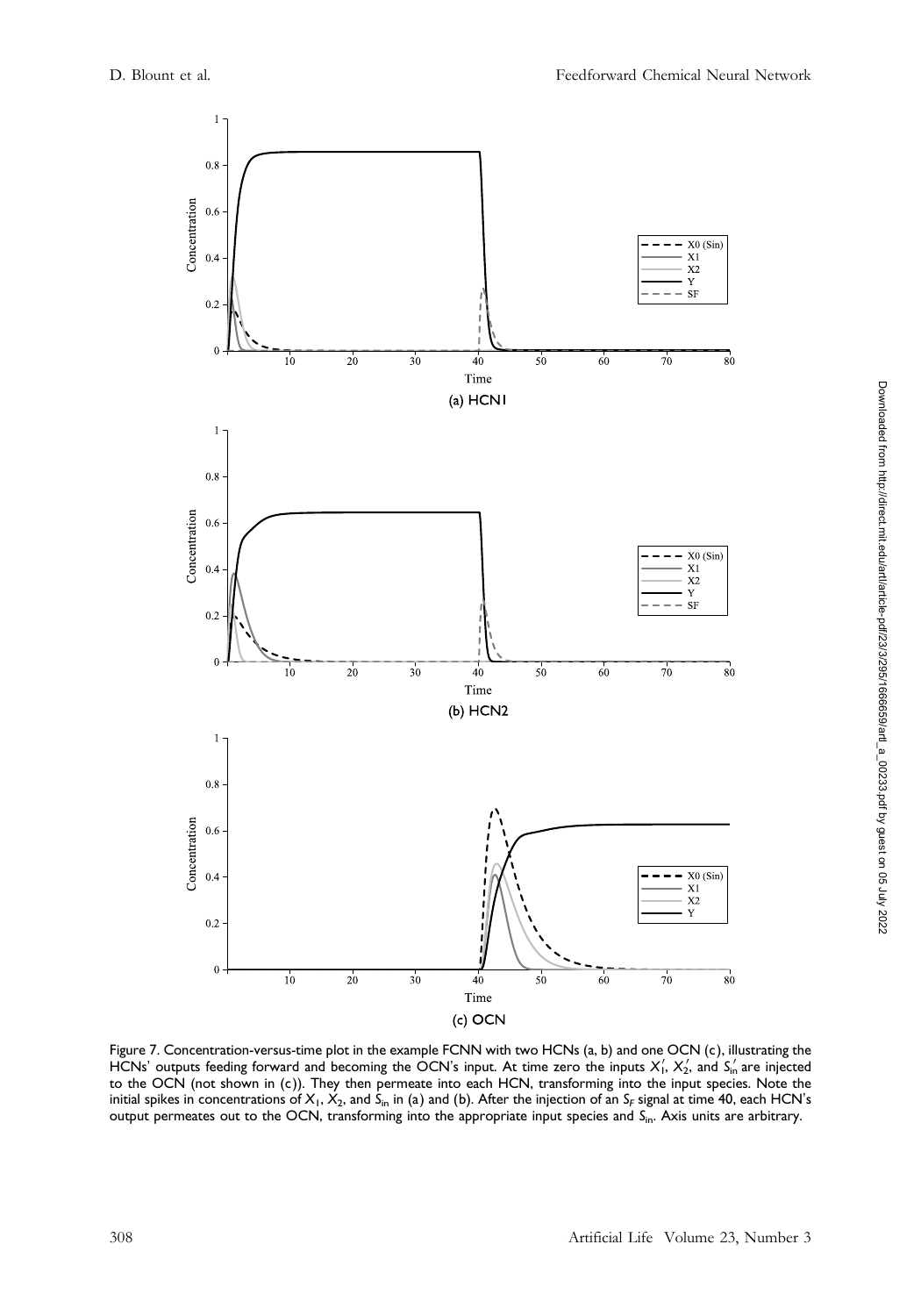defining this process, and we focus instead on chemically reproducing the important conceptual relationships between parts.

To review, classical backpropagation proceeds in three steps:

- 1. The output perceptron's error  $e = \hat{y} y$  is calculated, where  $\hat{y}$  and y are the desired and actual outputs.
- 2. Moving backwards, each perceptron's error is calculated as the sum of the errors that it has affected, weighted by the connecting weights. In our topologically restricted multilayer perceptrons, each node only feeds forward to one other, so this reduces to  $e_i = e_i w_{ij}$ , where  $w_{ij}$  is the weight from perceptron *i* to *j*, and  $e_j$  is already known.
- 3. Each weight is updated proportionally to this error, the weight's own magnitude, and the most recent output of the source perceptron:  $\Delta w_{ji} \propto e_i w_{ji} y_i$ , where  $y_i$  is the last output of perceptron i.

The first step above is emulated by the OCN's internal reactions, described in Section 3.2.2. These reactions produce weight-update species that encode the sign and magnitude of the network's overall error.

The OCN generates input-specific error signals to be backpropagated to the previous layer in the network. These reactions are also implemented in any HCN with deeper layers of HCNs inside it, that is, all neurons where a signal should be backpropagated. In such neurons, the weight-adjustment species  $W^{\oplus}$  and  $W^{\ominus}$ , in addition to changing weights, produce input-specific backpropagation signals. This production is catalyzed by the weight species  $W_i$ ,

$$
W^{\oplus} \xrightarrow{W_i} P_i^{\oplus},
$$
  
\n
$$
W^{\ominus} \xrightarrow{W_i} P_i^{\ominus},
$$
\n
$$
(16)
$$

so the *i*th backpropagation signal  $P_i^{\oplus}$  or  $P_i^{\ominus}$  is produced in an amount positively correlated with the *i*th weight and the overall adjustment species  $W^{\oplus}$  and  $W^{\ominus}$ .



Figure 8. A diagram of the backpropagation action of a one-hidden-layer, two-hidden-neuron FCNN. The weightadjusting species in the outer OCN (right of figure) produce signed, input-specific penalty species  $P_i$ . The penalty species then permeate into the hidden neurons' compartments, becoming those neurons' weight-changing species in the process.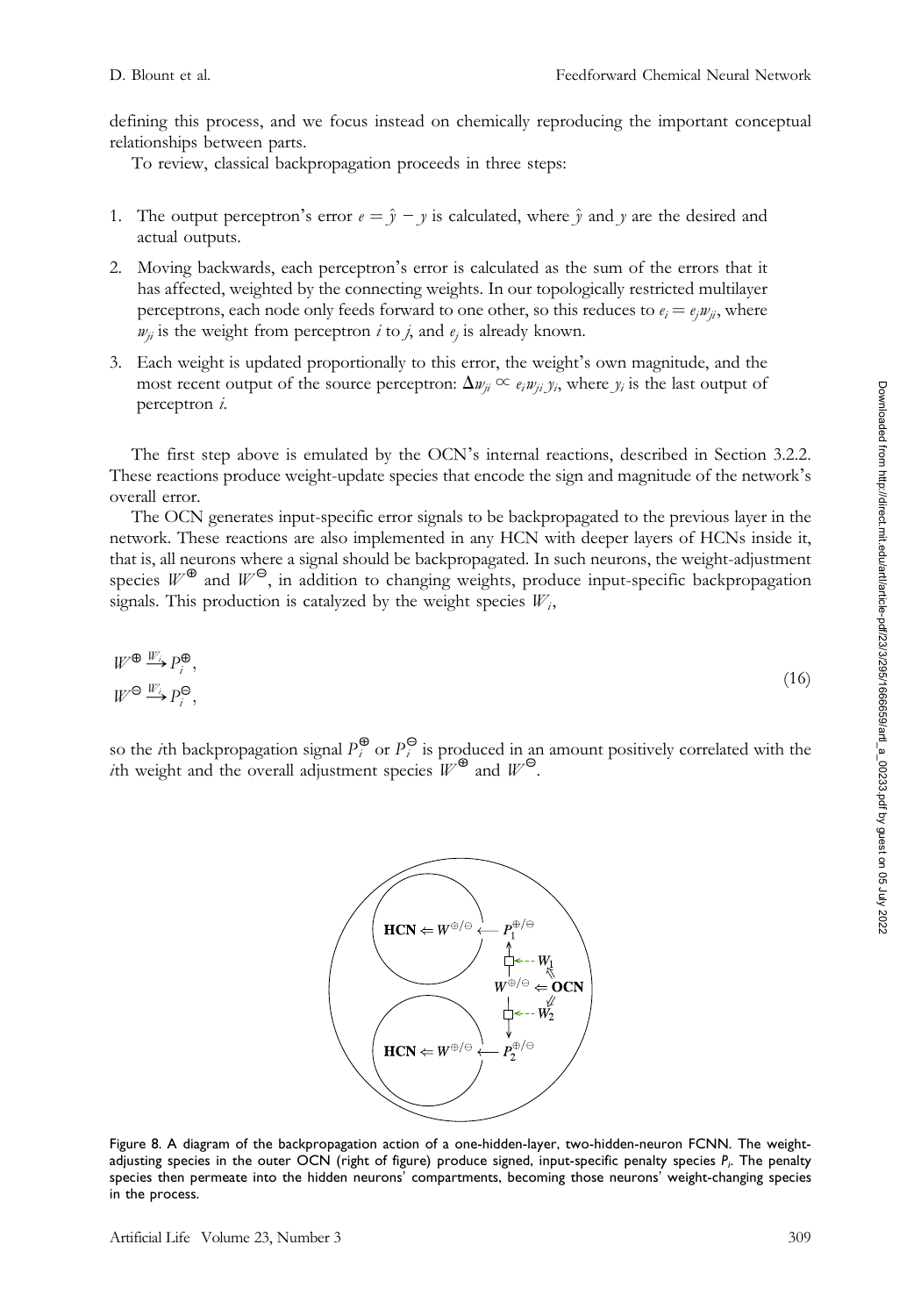The signed, dimension-specific penalty species  $P_i^{\oplus}$  or  $P_i^{\ominus}$  then propagates backwards through the network via permeation channels. Since the purpose of these signals is to adjust weights, they are simply transformed to the species  $W^{\bigoplus}$  and  $W^{\bigominus}$  as they permeate into the appropriate subcontainers:

$$
{}^{i}\mathbf{C} : (W^{\oplus} \leftarrow P_i^{\oplus}),
$$
  
\n
$$
{}^{i}\mathbf{C} : (W^{\oplus} \leftarrow P_i^{\oplus}), \quad {}^{i}\mathbf{C} \text{ is the } i\text{th subcompartment of } \mathbf{C}.
$$
 (17)

Thus, in the one-hidden-layer case, the concentration of the weight-changing species  $W^\mathbf{\oplus}$  and  $W^{\Theta}$  in the *i*th inner compartment is related to (a)  $W^{\Theta}$  and  $W^{\Theta}$  in the outer compartment, and (b) the weight  $W_i$  connecting the two compartments. This relationship is diagrammed in Figure 8.

#### 5 Methodology

### 5.1 Rate and Permeation Constants

We have so far specified the reactants, products, and catalysts in each reaction, but every reaction also has at least one dimensionless rate coefficient, which describes its speed (k in Equations 1 and 2). Here we discuss how those rate coefficients have been set in our simulations. Tables listing all reaction rates can be found in the Online Supplementary Material.

As each AASP (Section 3.1) contains around twenty distinct rate constants, the rate parameter space is prohibitively large and complex to explore via exhaustive search. In our previous work [4] we searched for these constants with a standard genetic algorithm. As both the hidden and output chemical neurons share most of their reactions with the AASP, those reactions are set to the rates found by the method described in [4].

Unlike with the AASP, we found success in setting the rate constants introduced in this article by hand. Our intuition in doing so was based on the intended function of each reaction, and which reactions should occur faster or slower than others. To illustrate the intuitive setting, consider the case when two species annihilate in order to determine which had the larger initial concentration, and then the remaining species is transformed into another to perform a task dependent on the initial comparison. This is the case when  $Y$  and  $T$  are compared in the OCN's error-calculating mechanism (Figure 3): Whichever species remains after annihilation is meant to turn into an appropriately signed error species. In such cases, the comparison reaction should be faster than the follow-up reactions, dependent on that comparison. Otherwise, the second reaction would execute before the comparison had been meaningfully made. These manually set rate constants, as well as those set by the genetic algorithm, are listed in the Online Supplementary Material.

#### 5.2 Simulation Details

The FCNN is a large system of ODEs. As such systems are generally unsolvable analytically, we use numerical Runge-Kutta-type ODE solvers to observe the FCNN's behavior. We used a fixed-timestep solver with a step size of 0.1, chosen for speed as well as stability. All simulations were run on the COEL web-based chemical modeling and simulation framework [2, 5].

In the interest of modularity and flexibility, COEL's ODE solvers do not consider the FCNN as a whole. Rather, the contents of each compartment are simulated semi-independently, each by a separate ODE solver. Several solvers then communicate with each other as needed. This allows us to use different solvers for different compartments, or even to have compartments solved by entirely different types of simulations. When using adaptive time-step-size ODE solvers, the compartments are synchronized by imposing the slowest compartment's time-step size on the other compartments, and so all of the chemical concentrations in the FCNN are updated in unison.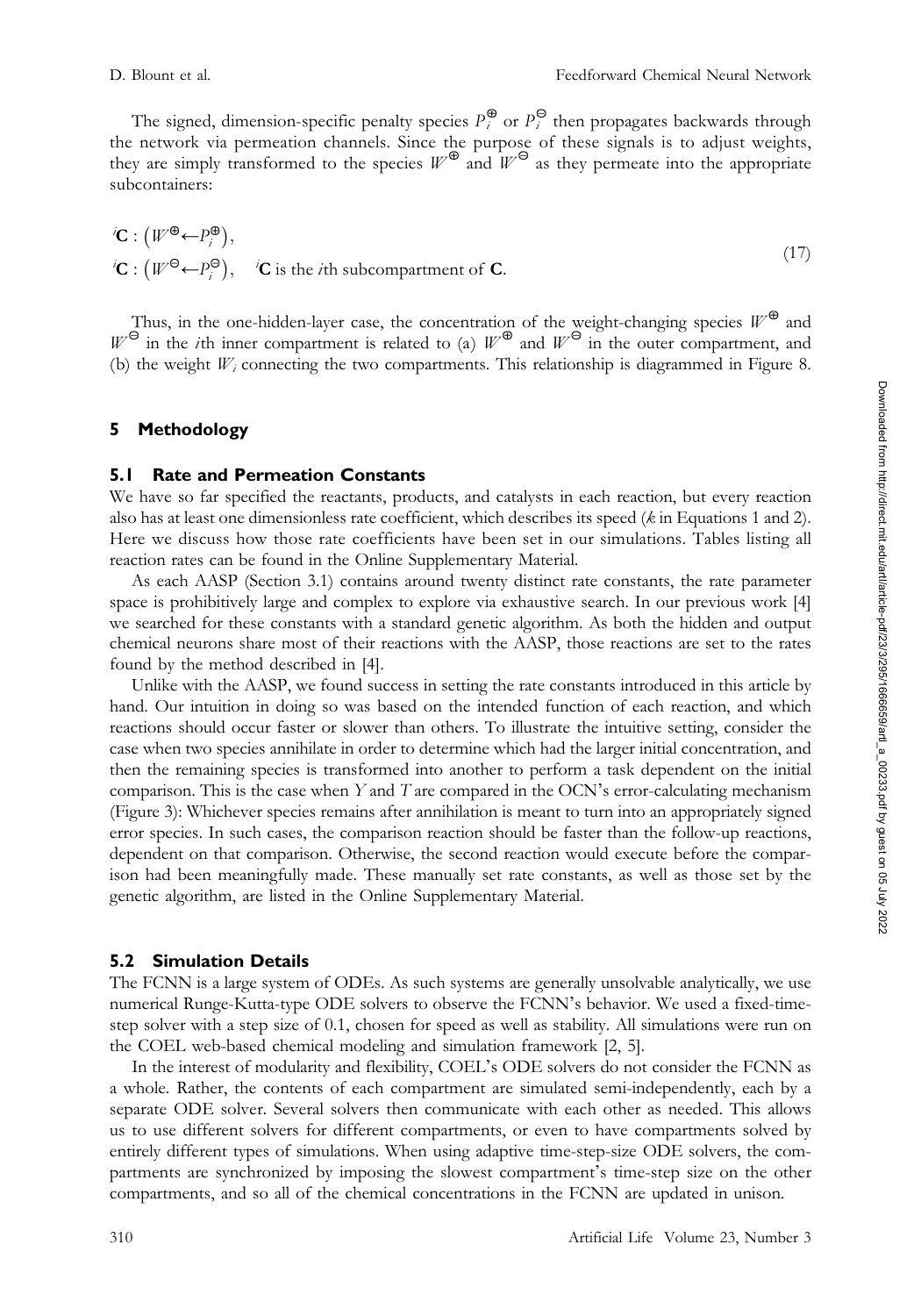### 6 Results

As our goal is to learn linearly inseparable functions in a chemical neural network, we built the first FCNN in the classic one-hidden-layer, two-hidden-neuron network topology first shown to learn XOR [53]. We will refer to this topology, with rate constants set as described in Section 5.1, simply as the FCNN in this section.

The FCNN successfully learns each of the 16 binary two-input logic functions. In a single learning run, it was trained to a given logic function with 2,000 random inputs and corresponding penalty injections (described in Section 4). We generated inputs randomly from  $\{0, 1\}^2$  and later injected a threshold species  $T$  with concentration 0.6 and a penalty  $P$  as appropriate, 2,000 times consecutively. The concentration of the penalty species, which is analogous to a learning rate, was annealed by a factor of 0.0008 at each injection (see the Online Supplementary Material for further details).

The FCNN's accuracy at each of the 2,000 consecutive iterations was averaged over 10,000 training runs to produce accuracy-versus-time data for each logic function shown in Figure 9. Figure 10 shows an example of the FCNN converging to a solution of XOR.

The most important results are the FCNN's performance on XOR and XNOR, which, because of their linear inseparability, cannot be learned by a single perceptron [45]. On the 2,000th iteration, the FCNN's accuracy on XOR and XNOR is 100.00% and 98.05%, respectively. Averaged over all 16 functions, the FCNN is 99.88% accurate by the 2,000th learning iteration.

As can be seen in Figure 10, the FCNN converges to learn inseparable functions in a relatively short period of time. The 14 separable functions are almost perfectly learned by the 600th learning iteration, but it takes until around iteration 1,200 to learn XOR. XNOR is not perfectly learned even by iteration 2,000. We see this as confirmation that linear inseparability is a challenging feature to learn. Nonetheless, the FCNN learns about as quickly as the original multilayer perceptrons that solved XOR: Rumelhart's classic multilayer perceptron took roughly 1,000 learning iterations [53].

The difference in performance between XOR and XNOR can be explained by the FCNN's asymmetric treatment of the input values 0 and 1. As can be seen in Figure 10, the functions !X1 and !X2



Figure 9. Average accuracy of the FCNN on each of the 16 binary two-input logic functions. An FCNN with one hidden layer and two hidden neurons was run 10,000 times on each of the 16 functions. Each run started with random initial weights and was trained for 2,000 learning iterations. The data points represent the proportion of correct answers the system produced on a given learning iteration. Six of the functions are labeled; the remaining ten overlap in the top left of the graph. Note that the FCNN learns equally well any two functions that are quivalent after switching the names of XI and X2.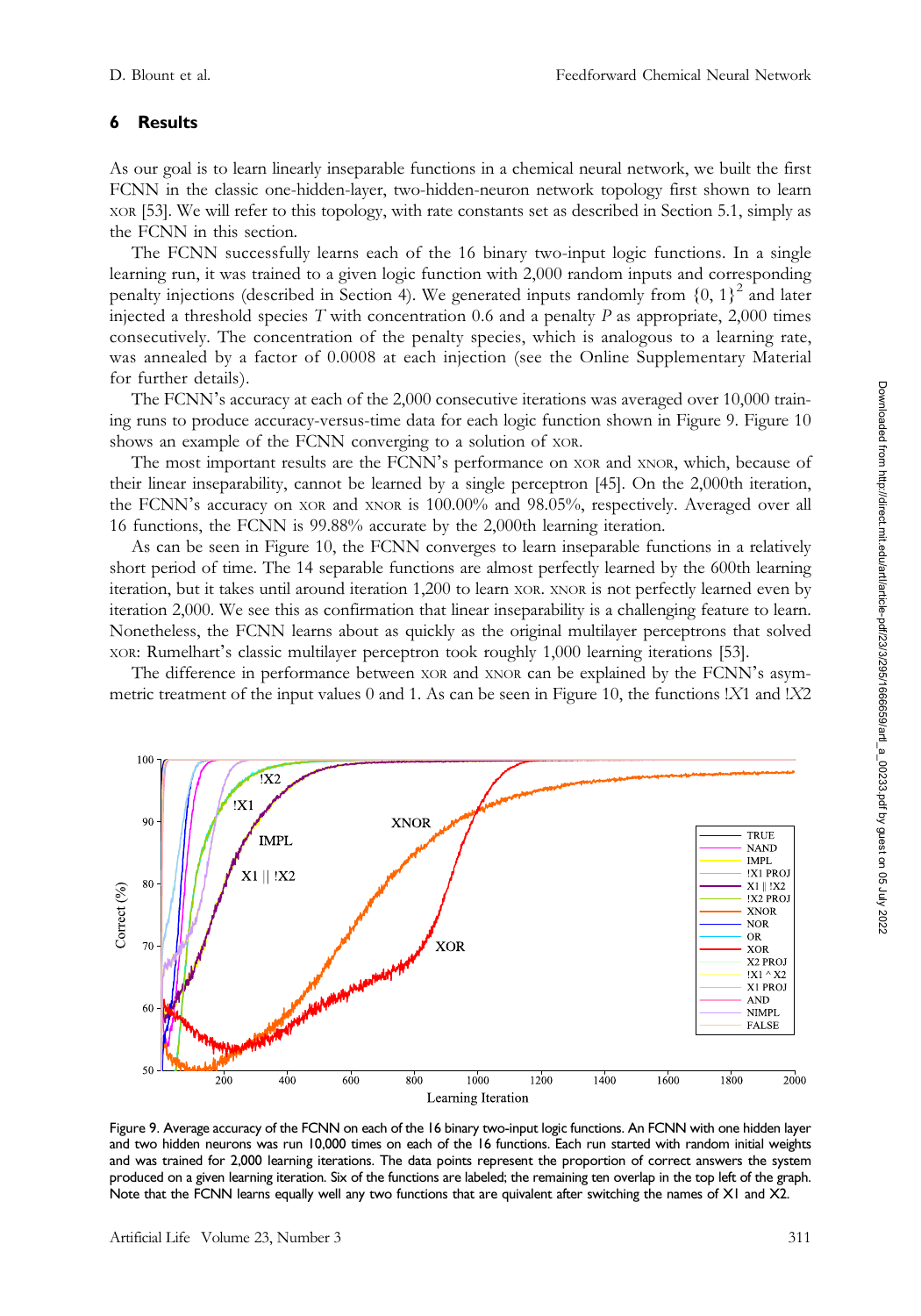

Figure 10. An example of weights and output concentration converging in the OCN as an FCNN learns xor over 300 learning iterations. Note that when the weights reach a fixed point around the 250th iteration, the output [Y] oscillates around 0.6, which in this case is the binary threshold. In this simulation, inputs were cycled in the fixed order ((0, 0), (1, 0), (0, 1), (1, 1)) for the purpose of illustration—once the function is learned, [Y] oscillates as the system produces the correct (thresholded) output stream 0, 1, 1, 0 (zoomed in the smaller plot ).

are learned almost identically well by the FCNN. This is because the FCNN architecture is symmetric on input; each input dimension behaves according to the same logic. Its architecture is not symmetric on negation, however, because 1 and 0 values are treated fundamentally differently. Consider the fact that the output species Y is ultimately produced by the two input species  $X_1$  and  $X_2$ , as well as the signal species  $S<sub>in</sub>$  (Sections 3.1.1 and 4.2). For this reason, it is easier for the FCNN to learn to output 0 when it is given the input  $(0, 0)$  (i.e., when only  $S<sub>in</sub>$  is present at injection) than to learn to output 1.

Unlike its building block, the AASP (Section 3.1), the FCNN in this context behaves as a binary perceptron. Thus, we compare its performance on the binary logic functions not with the AASP, but with our previous binary single chemical perceptrons: the SASP (standard ASP), an automatically thresholded version, the TASP (thresholded ASP) [7], the WLP, and the WRP [6]. The two more recent models, the SASP and the TASP, represent the state of the art in binary chemical perceptrons; although the TASP is more accurate, the SASP is more similar to the FCNN because of its lack of automatic output thresholding. As shown in Table 2, the FCNN is significantly more capable than any of them.

Thus, the FCNN is the first simulated chemical system to autonomously learn linearly inseparable functions. As shown by Minsky and Papert [45], single perceptrons cannot learn such functions, because, as binary classifiers, they can only divide the input space along a hyperplane. In common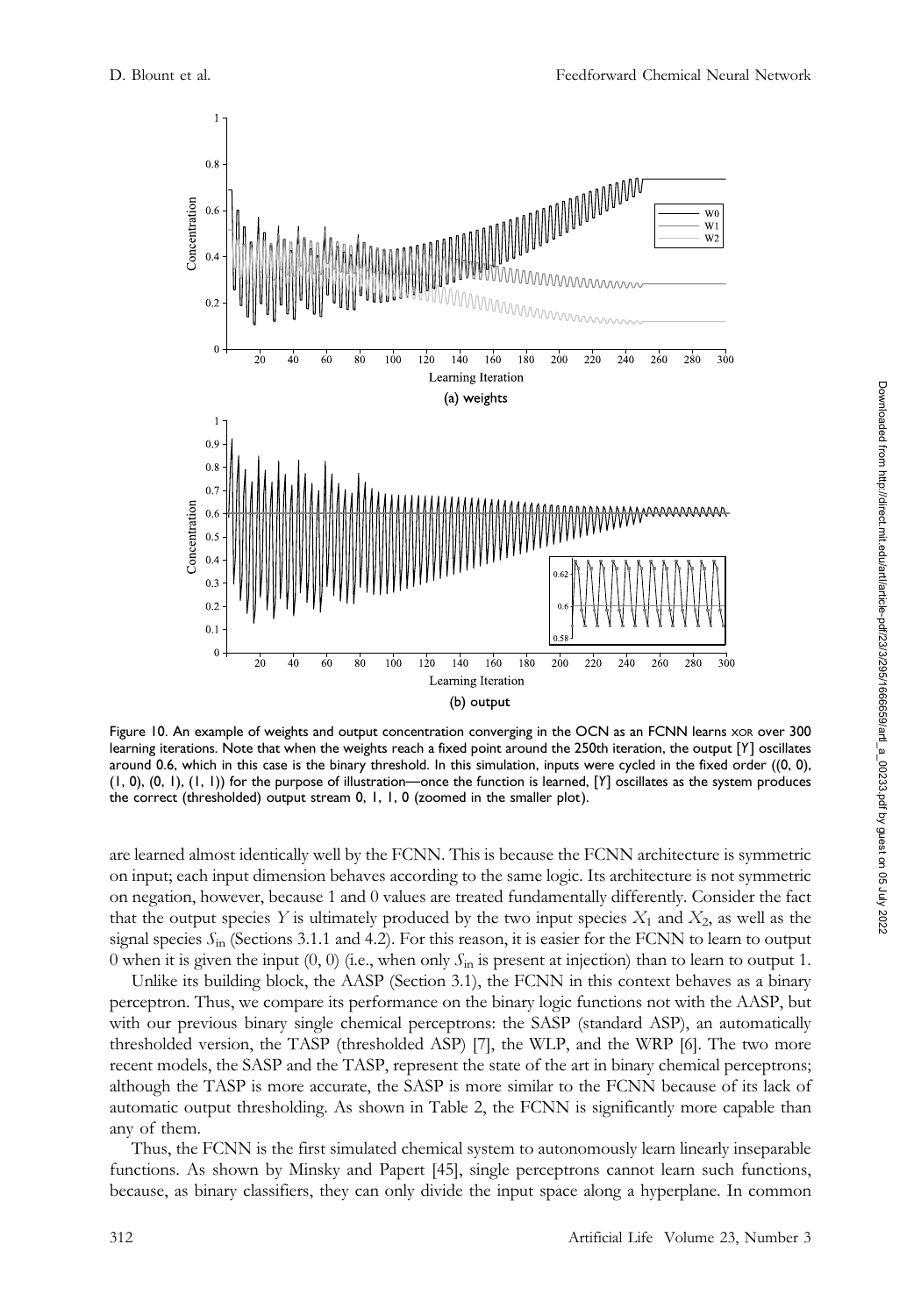|                     | <b>FCNN</b> | <b>WLP</b> | <b>WRP</b> | <b>SASP</b> | <b>TASP</b> |
|---------------------|-------------|------------|------------|-------------|-------------|
| <b>XOR</b>          | 100.00      | 57.61      | 61.88      | 50.53       | 59.00       |
| <b>XNOR</b>         | 98.05       | 57.79      | 61.12      | 51.02       | 57.86       |
| 16-function average | 99.88       | 94.71      | 95.18      | 93.40       | 94.80       |

Table 2. Accuracy of FCNN versus single chemical perceptrons.



Figure 11. Response surface of an FCNN that learned xor. Input [X] values of 1.0 correspond to TRUE, and 0.0 to FALSE, so the accuracy of the FCNN is defined only by its response at the corners of the plots. The plot on the left shows the FCNN's output value at each  $([X_1], [X_2])$ , while the plot on the right shows the same data thresholded by 0.6—the output values above the threshold correspond to TRUE (red region), and those below indicate FALSE (blue regions). Jagged lines in the right figure are an artefact of our sampling technique.

with a multilayer perceptron, the FCNN does not have this constraint. To illustrate this, we mapped the response surface of an FCNN after it had successfully learned to compute XOR, as shown in Figure 11.

#### 7 Conclusion

We have presented a hierarchical, compartmentalized artificial chemical system that is capable of autonomous learning. The feedforward chemical neural network (FCNN) is, to our knowledge, the first simulated chemical system to learn a linearly inseparable function. It does so by a chemical analogue of backpropagation. This is demonstrated in the classic example of the XOR binary function, which the FCNN learns perfectly in under 1,500 learning iterations, 100% of the time.

Each chemical neuron in the FCNN is a modified version of the AASP from our previous work. Neurons are distinguished from each other by their compartmentalization in nested cell-like containers. This nesting constrains FCNNs to treelike topologies, but allows modular design. Interneuron communication, facilitating feeding forward and backpropagation, is mediated by selective permeation of signal species through the compartment walls.

Each hidden neuron is chemically identical in the species and reactions that occur within them. Thus, the FCNN brings us closer to a world where we might build a whole class of general-purpose chemical computers from the same scalable, composable components.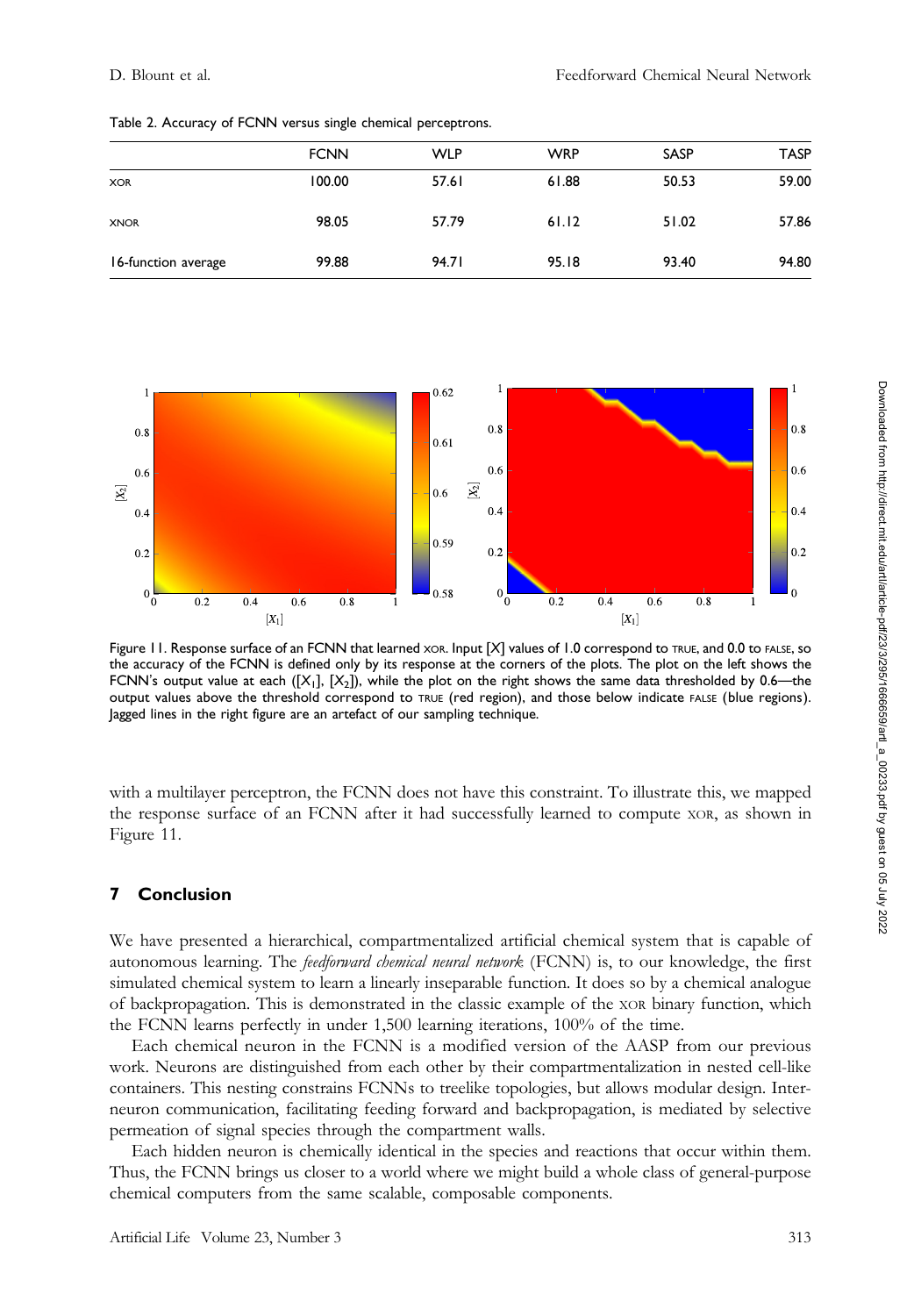Because they follow textbook reaction rate laws, the chemical reaction networks we have designed (i.e., each individual chemical neuron) are directly translatable to wet chemistries thanks to advances in DNA strand-displacement circuits [55]. Translating our cell-like containers, along with their reactive channels, into a wet implementation would be more challenging, as the problem of constructing chemical membranes has no straightforward solution. We are hopeful that current work in synthesizing bilayer lipid membranes will develop such a solution.

One technical complication in the FCNN design worth addressing is the manual injection of the feedforward signal species  $S_F$ . Ideally, a chemical neural network could operate completely independently once receiving input and a desired output signal. We are hopeful of developing mechanisms by which  $S_F$  could be generated periodically within the FCNN, perhaps using chemical oscillators such as the Lotka-Volterra predator-prey system [38, 39].

Another direction for further research is optimizing the modules of the FCNN. In our previous work, we have developed a small family of single chemical perceptrons—we have already mentioned the (standard) asymmetric signal perceptron [7], the thresholded asymmetric signal perceptron [7], and the analogue ASP [3]. We have explored network architectures with many of these as building blocks, shown in our Online Supplementary Materials. Though we have presented the bestperforming architecture we have tested, it is possible that there are yet better components for the FCNN than our current hidden and output neurons.

In our previous work we have developed chemical perceptrons that incorporate delay lines to learn patterns in time series [3, 46]. Integrating these into an FCNN would add a temporal dimension to the network's pattern-recognition capabilities, which would enable us to tackle standard neural network and reservoir computing benchmark time series such as NARMA [1], Mackey-Glass [19, 40], and the Hénon map [23].

Another logical extension of this work is to explore the FCNN model on larger networks, with either more hidden layers, more neurons per layer, or both. Larger FCNNs are expected to tackle more complex problems, and it is an open question how many layers and neurons per layer are necessary for the FCNN to solve certain tasks, as its behavior and performance will likely differ somewhat from classically implemented neural networks.

It bears repeating that the FCNN is not a chemical transcription of a neural network, but an analogy. As discussed with our results in Section 6, the FCNN we used here to solve XOR converged about as quickly as Rumelhart, Hinton, and Williams's first XOR-solving network [53]. It would be interesting to explore if the FCNN generally converges faster or slower than classical neural nets. Our analogue of input-weight integration, mathematically written in the language of ODEs, is highly nonlinear.

The importance of this research is the hope of a reprogrammable chemical computer. Like the formal multilayered perceptron, the FCNN has two modes: simply processing output when given an input, and learning via backpropagation of errors. A wet implementation of the FCNN, once trained to learn a task, could perform that task reliably as long as desired. The chemical computer could then, at any time, be retrained to perform any other task of which it is capable.

As parallelization becomes ever more prominent in computing, it is difficult not to be tempted by the possibility of molecule-scale chemical computers. Such tiny machines could conceivably be combined in molar amounts—on the scale of  $10^{23}$ —to perform naturally distributed, parallel computing.

Furthermore, the liquid nature of chemical computers and the possibility of constructing them from bio-compatible DNA strands [55] open profound possibilities for patient-embedded biochemical computers. A fleet of cell-size machines could monitor chemical concentrations in the bloodstream, modulating the release of some drug accordingly. With time-series integration, biochemical computers could keep a record of changes in a biological system and act as diagnostic aids and tools in preventative medicine.

There has already been significant research into medical uses of computational chemical networks. One recent result [61] presented a chemical logic circuit that tests for the presence of particular microRNA molecules and the absence of others, effectively identifying a HeLa cancer cell. The authors designed a bespoke chemical logic circuit for this purpose, but this is exactly the type of computation an FCNN excels at learning. A standardized model of a programmable chemical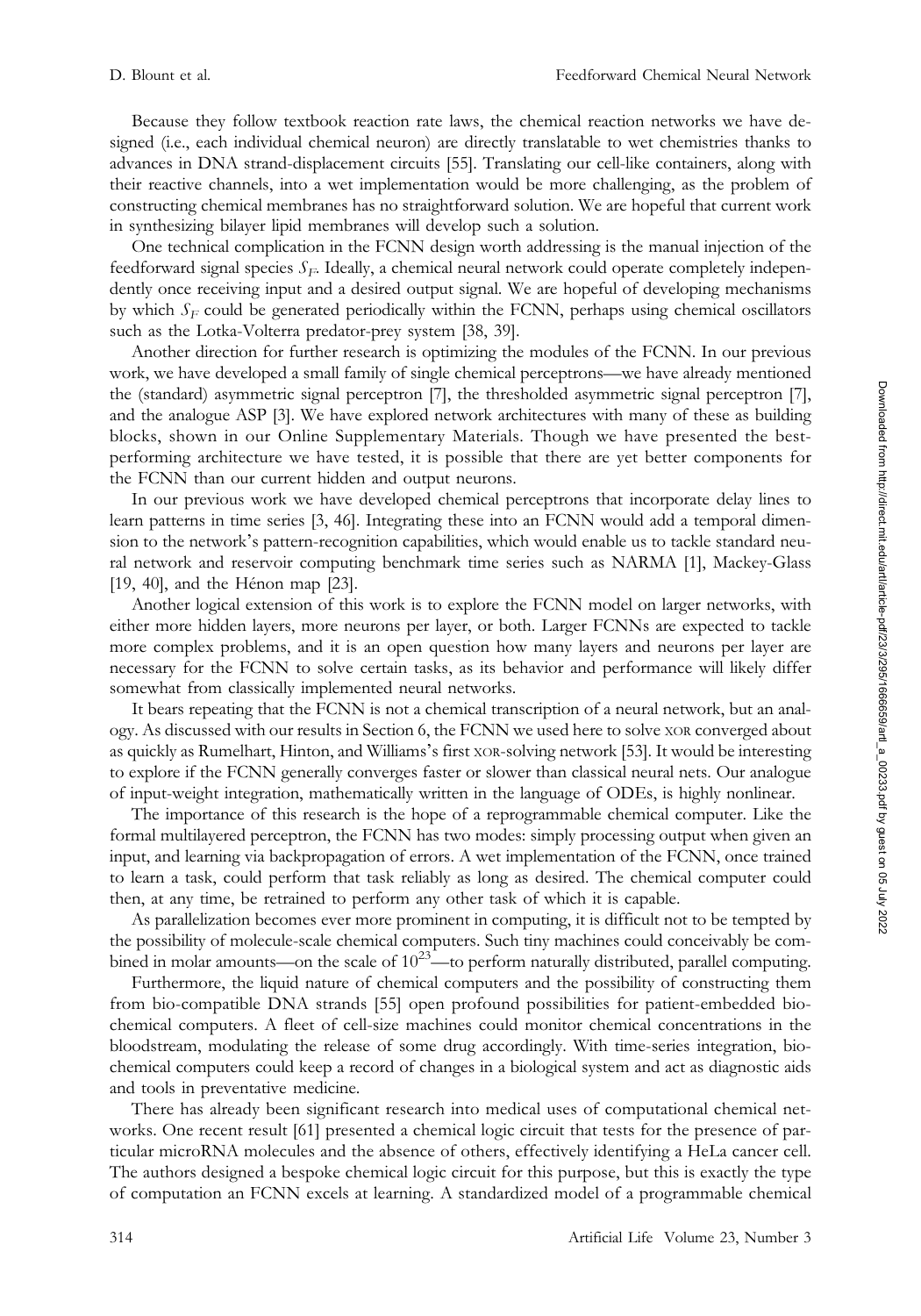computer would trivialize the design of such medical machines, whose potential has only begun to be explored.

#### Acknowledgments

This material is based upon work supported by the National Science Foundation under grants 1318833, 1518833, and 1518861.

#### **References**

- 1. Atiya, A. F., & Parlos, A. G. (2000). New results on recurrent network training: Unifying the algorithms and accelerating convergence. IEEE Transactions on Neural Networks, 11(3), 697-709.
- 2. Banda, P., Blount, D., & Teuscher, C. (2014). COEL: A web-based chemistry simulation framework. In S. Stepney & P. Andrews (Eds.), CoSMoS 2014: Proceedings of the 7th Workshop on Complex Systems Modelling and Simulation (pp. 35–60). Frome, UK: Luniver Press.
- 3. Banda, P., & Teuscher, C. (2014). An analog chemical circuit with parallel-accessible delay line for learning temporal tasks. In H. Sayama, J. Rieffel, S. Risi, R. Doursat, & H. Lipson (Eds.), ALIFE 14: The Fourteenth Conference on the Synthesis and Simulation of Living Systems (pp. 482–489). Cambridge, MA: MIT Press.
- 4. Banda, P., & Teuscher, C. (2014). Learning two-input linear and nonlinear analog functions with a simple chemical system. In O. H. Ibarra, L. Kari, & S. Kopecki (Eds.), Unconventional Computing and Natural Computing Conference (pp. 14–26). Basel, Switzerland: Springer International Publishing.
- 5. Banda, P., & Teuscher, C. (2016). COEL: A cloud-based reaction network simulator. Frontiers in Robotics and AI, 3(13), 13.
- 6. Banda, P., Teuscher, C., & Lakin, M. R. (2013). Online learning in a chemical perceptron. Artificial Life, 19(2), 195–219.
- 7. Banda, P., Teuscher, C., & Stefanovic, D. (2014). Training an asymmetric signal perceptron through reinforcement in an artificial chemistry. Journal of The Royal Society Interface, 11(93), 20131100.
- 8. Basu, S., Gerchman, Y., Collins, C. H., Arnold, F. H., & Weiss, R. (2005). A synthetic multicellular system for programmed pattern formation. Nature, 434(7037), 1130–1134.
- 9. Berry, G., & Boudol, G. (1992). The chemical abstract machine. Theoretical Computer Science, 96(1), 217-248.
- 10. Bray, D. (1995). Protein molecules as computational elements in living cells. Nature, 376(6538), 307-312.
- 11. Buchler, N. E., Gerland, U., & Hwa, T. (2003). On schemes of combinatorial transcription logic. Proceedings of the National Academy of Sciences of the United States of America, 100(9), 5136–5141.
- 12. Chiang, H.-J. K., Jiang, J.-H. R., & Fagesy, F. (2014). Building reconfigurable circuitry in a biochemical world. In Biomedical Circuits and Systems Conference (BioCAS) (pp. 560-563). New York: IEEE.
- 13. Condon, A., Harel, D., Kok, J. N., Salomaa, A., & Winfree, E. (Eds.) (2009). Algorithmic Bioprocesses. Berlin, Heidelberg: Springer.
- 14. Copeland, R. A. (2002). Enzymes: A practical introduction to structure, mechanism, and data analysis (2nd ed.). New York: Wiley.
- 15. Dittrich, P. (2005). Chemical computing. In J.-P. Banatre, P. Fradet, J.-L. Giavitto, & O. Michel (Eds.), Unconventional programming paradigms (pp. 19–32). Berlin, Heidelberg: Springer.
- 16. Dittrich, P., Ziegler, J., & Banzhaf, W. (2001). Artificial chemistries: A review. Artificial Life, 7(3), 225–275.
- 17. Douglas, S. M., Bachelet, I., & Church, G. M. (2012). A logic-gated nanorobot for targeted transport of molecular payloads. Science, 335(6070), 831–834.
- 18. Érdi, P., & Tóth, J. (1989). Mathematical models of chemical reactions: Theory and applications of deterministic and stochastic models. Manchester, UK: Manchester University Press.
- 19. Farmer, J. D., & Sidorowich, J. J. (1987). Predicting chaotic time series. Physical Review Letters, 59, 845–848.
- 20. Fellermann, H., Rasmussen, S., Ziock, H.-J., & Solé, R. V. (2007). Life cycle of a minimal protocell—a dissipative particle dynamics study. Artificial Life, 13(4), 319–345.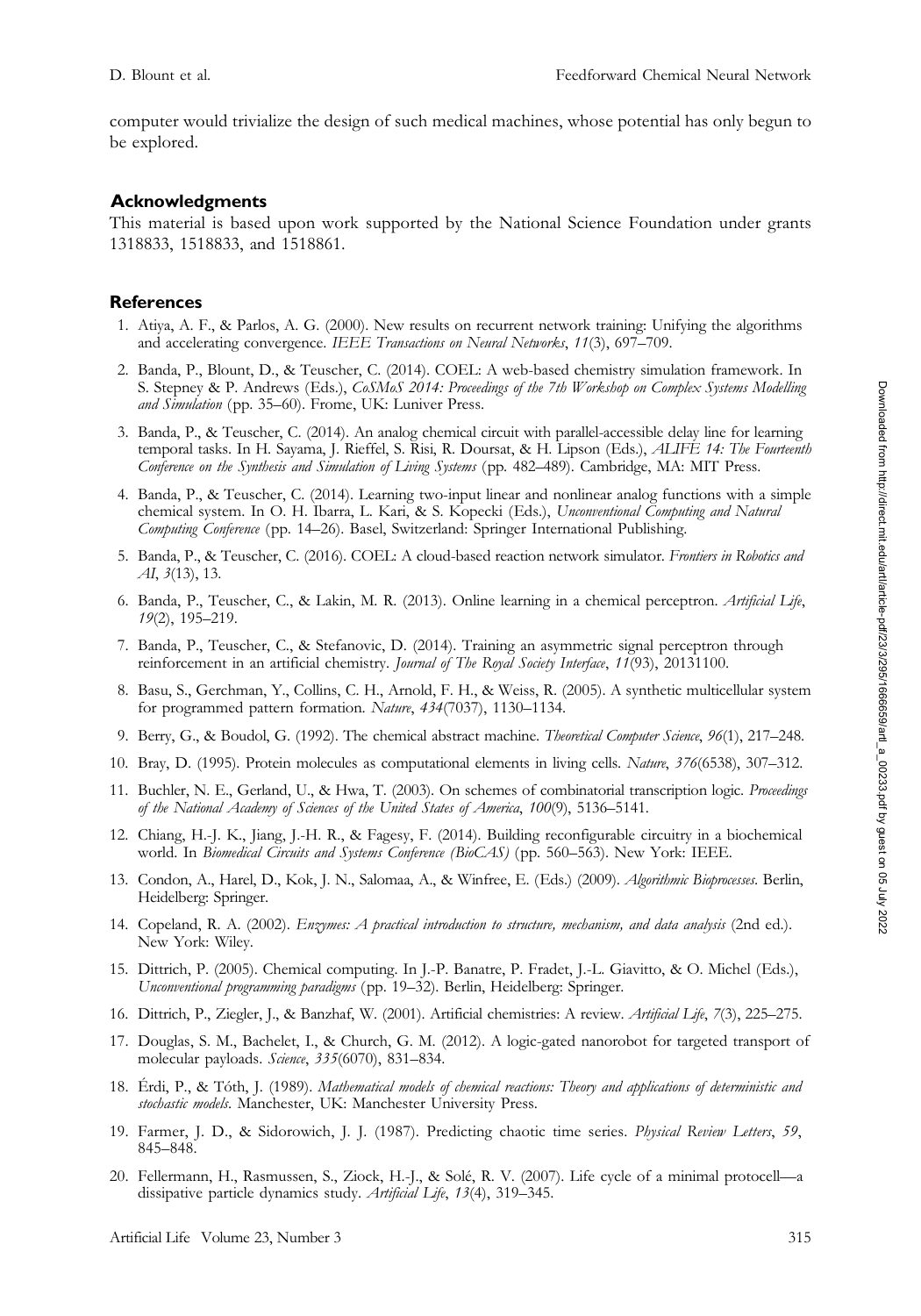- 21. Fernando, C. T., Liekens, A. M. L., Bingle, L. E. H., Beck, C., Lenser, T., Stekel, D. J., & Rowe, J. E. (2009). Molecular circuits for associative learning in single-celled organisms. Journal of the Royal Society, Interface / the Royal Society, 6(34), 463–469.
- 22. Haykin, S. (2009). Neural networks and learning machines (3rd ed.). New York: Prentice Hall.
- 23. Hénon, M. (1976). A two-dimensional mapping with a strange attractor. Communications in Mathematical Physics, 50(1), 69–77.
- 24. Hjelmfelt, A., & Ross, J. (1992). Chemical implementation and thermodynamics of collective neural networks. Proceedings of the National Academy of Sciences of the United States of America, 89(1), 388–391.
- 25. Hjelmfelt, A., Weinberger, E. D., & Ross, J. (1991). Chemical implementation of neural networks and Turing machines. Proceedings of the National Academy of Sciences of the United States of America, 88(24), 10983–10987.
- 26. Horn, F., & Jackson, R. (1972). General mass action kinetics. Archive for Rational Mechanics and Analysis, 47(2), 81–116.
- 27. Hornik, K., Stinchcombe, M., & White, H. (1989). Multilayer feedforward networks are universal approximators. Neural Networks, 2(5), 359–366.
- 28. Hutton, T. J. (2007). Evolvable self-reproducing cells in a two-dimensional artificial chemistry. Artificial Life, 13(1), 11–30.
- 29. Jiang, H., Riedel, M. D., & Parhi, K. K. (2012). Digital signal processing with molecular reactions. IEEE Design  $\dot{\mathcal{O}}$  Test of Computers, 29(3), 21-31.
- 30. Kargol, M., & Kargol, A. (2003). Mechanistic formalism for membrane transport generated by osmotic and mechanical pressure. General Physiology and Biophysics, 22(1), 5168.
- 31. Katz, E. (Ed.) (2012). Biomolecular information processing: From logic systems to smart sensors and actuators. Weinheim, Germany: Wiley-VCH.
- 32. Kim, J., Hopfield, J. J., & Winfree, E. (2004). Neural network computation by in vitro transcriptional circuits. In L. K. Saul, Y. Weiss, & L. Bottou (Eds.), Advances in neural information processing systems, vol. 17 (pp. 681–688). Cambridge, MA: MIT Press.
- 33. Kleinhans, F. (1998). Membrane permeability modeling: Kedem-Katchalsky vs a two-parameter formalism. Cryobiology, 37(4), 271–289.
- 34. Lakin, M. R., Minnich, A., Lane, T., & Stefanovic, D. (2014). Design of a biochemical circuit motif for learning linear functions. Journal of the Royal Society Interface, 11(101), 20140902.
- 35. Lakin, M. R., & Stefanovic, D. (2015). Supervised learning in an adaptive DNA strand displacement circuit. In A. Phillips & P. Yin (Eds.), DNA computing and molecular programming (pp. 154-167). Berlin, Heidelberg: Springer International Publishing.
- 36. Lakin, M. R., & Stefanovic, D. (2016). Supervised learning in adaptive DNA strand displacement networks. ACS Synthetic Biology, 5(8), 885–897.
- 37. LaVan, D. A., McGuire, T., & Langer, R. (2003). Small-scale systems for in vivo drug delivery. Nature Biotechnology, 21(10), 1184–1191.
- 38. Lotka, A. (1920). Undamped oscillations derived from the law of mass action. Journal of the American Chemical Society, 42(8), 1595-1599.
- 39. Lotka, A. J. (1956). Elements of mathematical biology: Formerly published under the title "Elements of physical biology" (1924). New York: Dover.
- 40. Mackey, M. C., & Glass, L. (1977). Oscillation and chaos in physiological control systems. Science, 197(4300), 287–289.
- 41. Maturana, H., & Varela, F. (1980). Autopoiesis and cognition: The realization of the living. Dordrecht, Holland: D. Reidel.
- 42. McGregor, S., Vasas, V., Husbands, P., & Fernando, C. (2012). Evolution of associative learning in chemical networks. PLoS Computational Biology, 8(11), 1-19.
- 43. Michaelis, L., & Menten, M. L. (1913). Die Kinetik der Invertinwirkung. Biochemische Zeitschrift, 49, 333–369.
- 44. Mills, A. P., Yurke, B., & Platzman, P. M. (1999). Article for analog vector algebra computation. Biosystems, 52(1–3), 175–180.